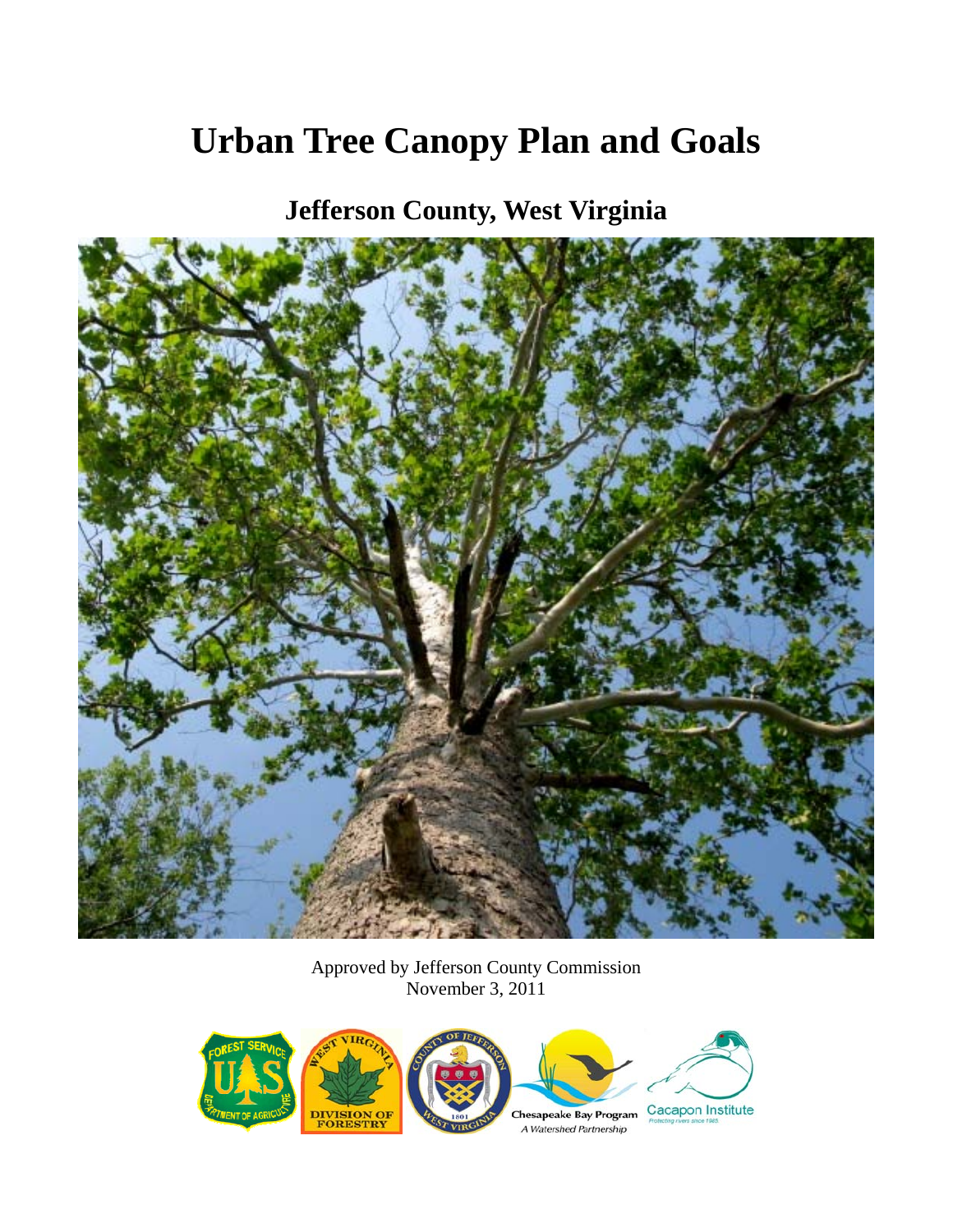## **Table of Contents**

## Appendices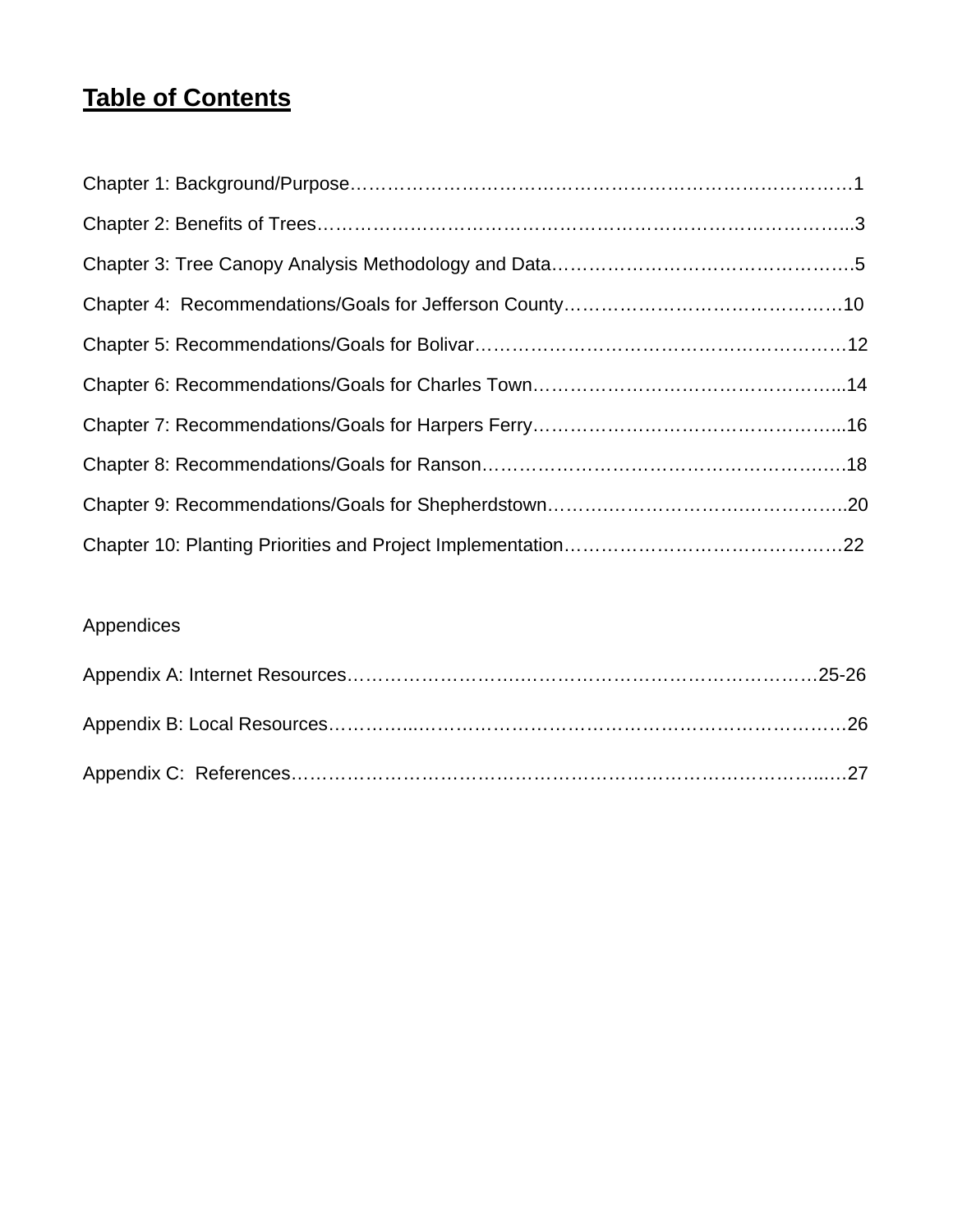## **Acknowledgments**

This project was made possible by the efforts of the following people and organizations, to whom we owe our sincere gratitude:

- Herb Peddicord, West Virginia Division of Forestry, Watershed Forester
- Frank Rodgers, Cacapon Institute, Director of Education and Outreach
- Katie See, City of Charles Town, City Planner
- Sarah Kleckner, City of Ranson, Planning Director
- Jarlath O'Neill Dunne and the University of Vermont Spatial Analysis Lab
- Jefferson County, WV GIS Office
- All of the individuals that contributed their time and efforts to the Spring 2011 tree planting projects.

## **Urban Tree Canopy Municipal Committee**

This Committee of municipal representatives met faithfully when called upon and served as community ambassadors to ensure they were being well represented:

- Town of Bolivar: Helen Dettmer
- Charles Town: Katie See and Scott Coyle
- Town of Harpers Ferry: Kevin Carden
- Ranson: Sarah Kleckner
- Town of Shepherdstown: Wendy Maddox
- Shepherd University: Dr. Carl Bell
- Allegheny Power: Ron Nichols
- Freshwater Institute: Michael Schwartz
- Jefferson County Planning: Julie Quodala, Seth Rivard, Steve Barney
- Jefferson County GIS: Todd Fagan

### **Authors:/Contributors:**

- W. Douglas Griffith, Shepherd University, Student, Urban Tree Canopy Intern
- Frank Rodgers, Cacapon Institute, Director of Education and Outreach
- Jennifer Brockman, Jefferson County Planning and Zoning, Director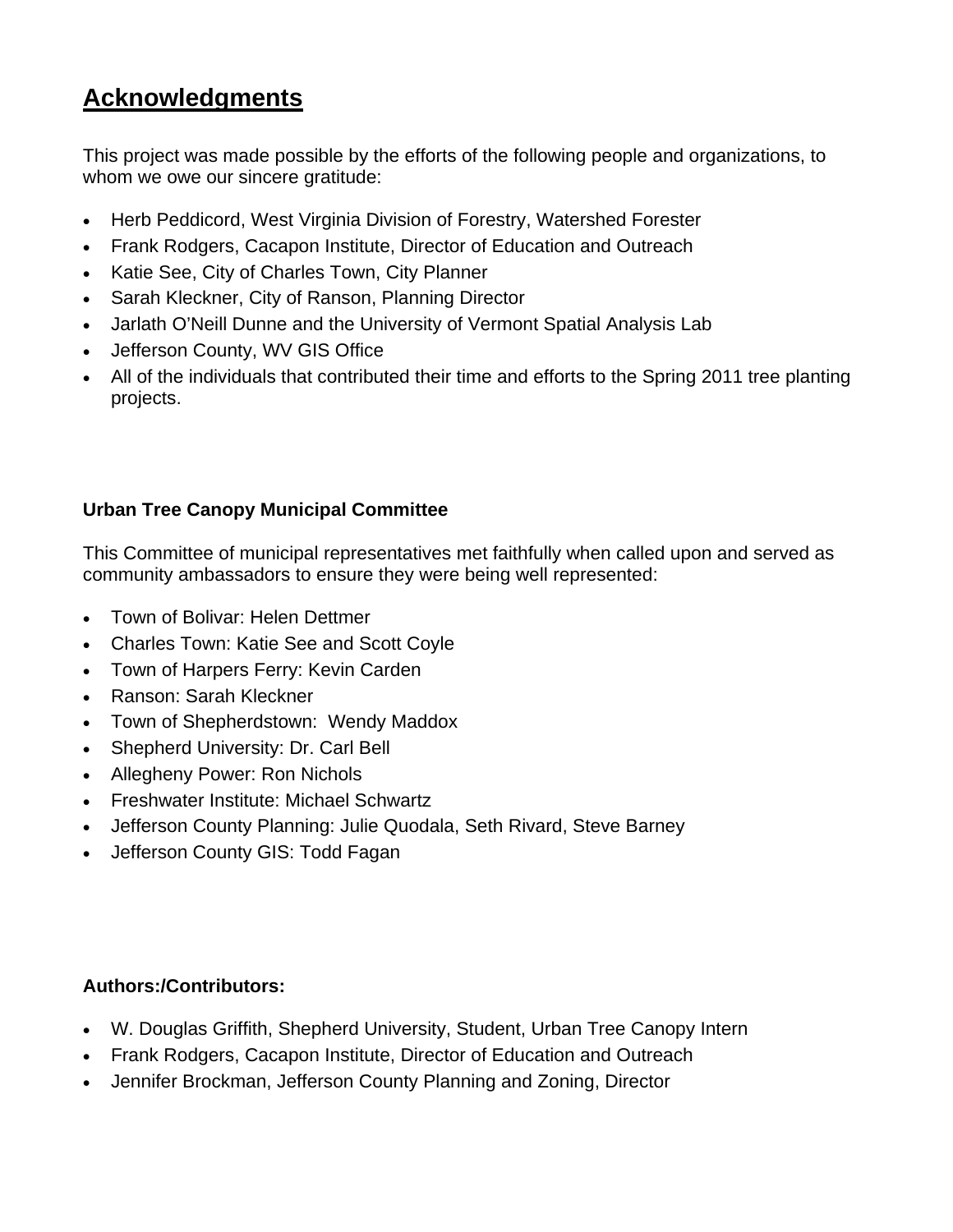## **Background**

In 2009, Jefferson County, West Virginia (WV), with the assistance of the WV Potomac Tributary Strategy Implementation Team (WV Trib Team), began an Urban Tree Canopy (UTC) assessment project. The County, in its effort to foster wider acceptance of voluntary best management practices (BMPs) for urban tree conservation and plantings, first needed an UTC assessment to determine the extent and location of tree canopy. One important benefit to preserving and extending the tree canopy is that it will reduce excessive stormwater runoff. Jefferson County's efforts, in conjunction with its five municipalities, will help WV meet the state's commitment to the Chesapeake Bay Program (CBP) goal to have "at least 5 local jurisdictions … in each state … complete an assessment of urban forests, adopt a local goal to increase urban tree canopy and encourage measures to attain the established goal."

Coincidentally, at the same time Jefferson County was conducting a tree canopy assess-



Figure 1.

U.S. Forest Service published its first National Planting Priority Index (PPI). PPI rankings are not based simply on the amount of trees or amount of tree canopy alone. Rather, the PPI is a combination of three criteria:

- Population density—The greater the population density, the greater the priority for tree planting [i.e. more people could benefit from new trees]
- Canopy green space—The lower the value, the greater the priority for tree planting [i.e. open "green space" without trees is where trees might easily be added]
- Tree canopy cover per capita—The lower the amount of tree canopy cover per person, the greater the priority for tree planting [i.e. a higher percent of the local population lacks the benefits of trees]

Using mathematical regression, these three criteria were combined to produce a "score" (Norwak and Greenfield 2009). Jefferson and Berkeley Counties (WV) rank in the highest percentile and are among the highest priority counties within the Chesapeake Bay watershed (Figure1).

### **Purpose**

Tree canopy is the layer of leaves, branches, and stems of trees that cover the ground when viewed from above. "Urban", as defined by the U.S. Census Bureau, is any census block with a population of 500 people per square mile, or the entirety of any incorporated municipality with a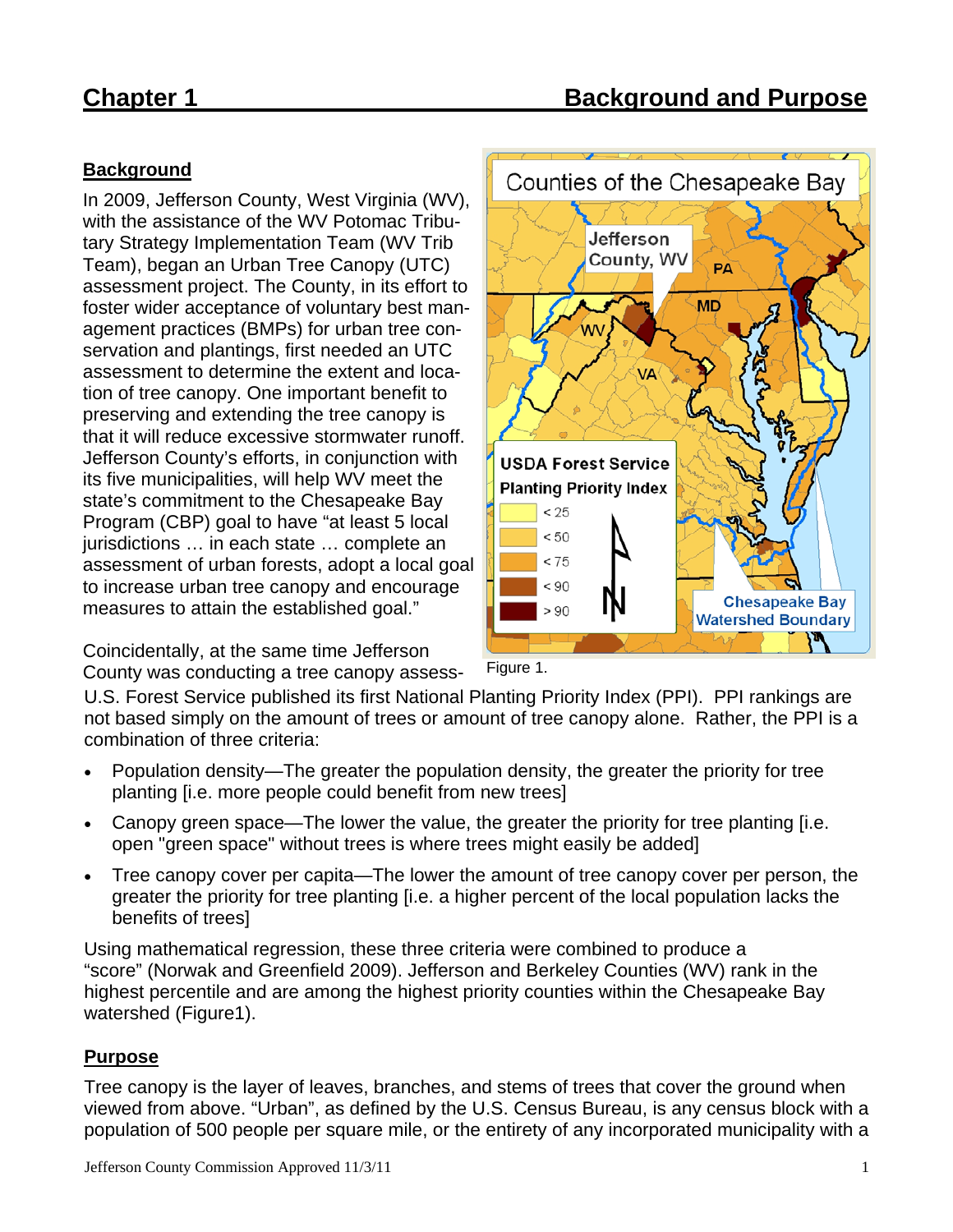single census block meeting that criteria. However, in regards to "Urban Tree Canopy", the word "urban" possesses a less rigid definition. The U.S. Forest Service defines the urban forest as "the system of trees and associated plants that grow individually, in small groups, or under forest conditions on public and private lands in our cities, their suburbs, and towns." Urban Tree Canopy, therefore, refers to the tree canopy in and around populated areas. So, while Jefferson County as a whole may not be thought of as "urban," the term "Urban Tree Canopy" is relevant. Expanding the UTC provides many benefits to communities, including improved water quality, reducing stormwater runoff, saving energy, lowering city temperatures, reducing air pollution, enhancing property values, providing wildlife habitat, facilitating social and educational opportunities, as well as providing aesthetic benefits.

Public officials in Jefferson County are keenly aware of and engaged in efforts to reduce stormwater runoff for the sake of protecting local watersheds and the larger Chesapeake Bay watershed. Studies and estimates conclude that urban tree canopy cover can reduce annual runoff by up to 7% (Fazio 2010, Sanders 1986). Establishing a UTC Plan and Goals that will be adopted by each of the municipalities and the County Commission is a crucial component of Jefferson County's effort to reduce stormwater runoff and improve the County's green infrastructure.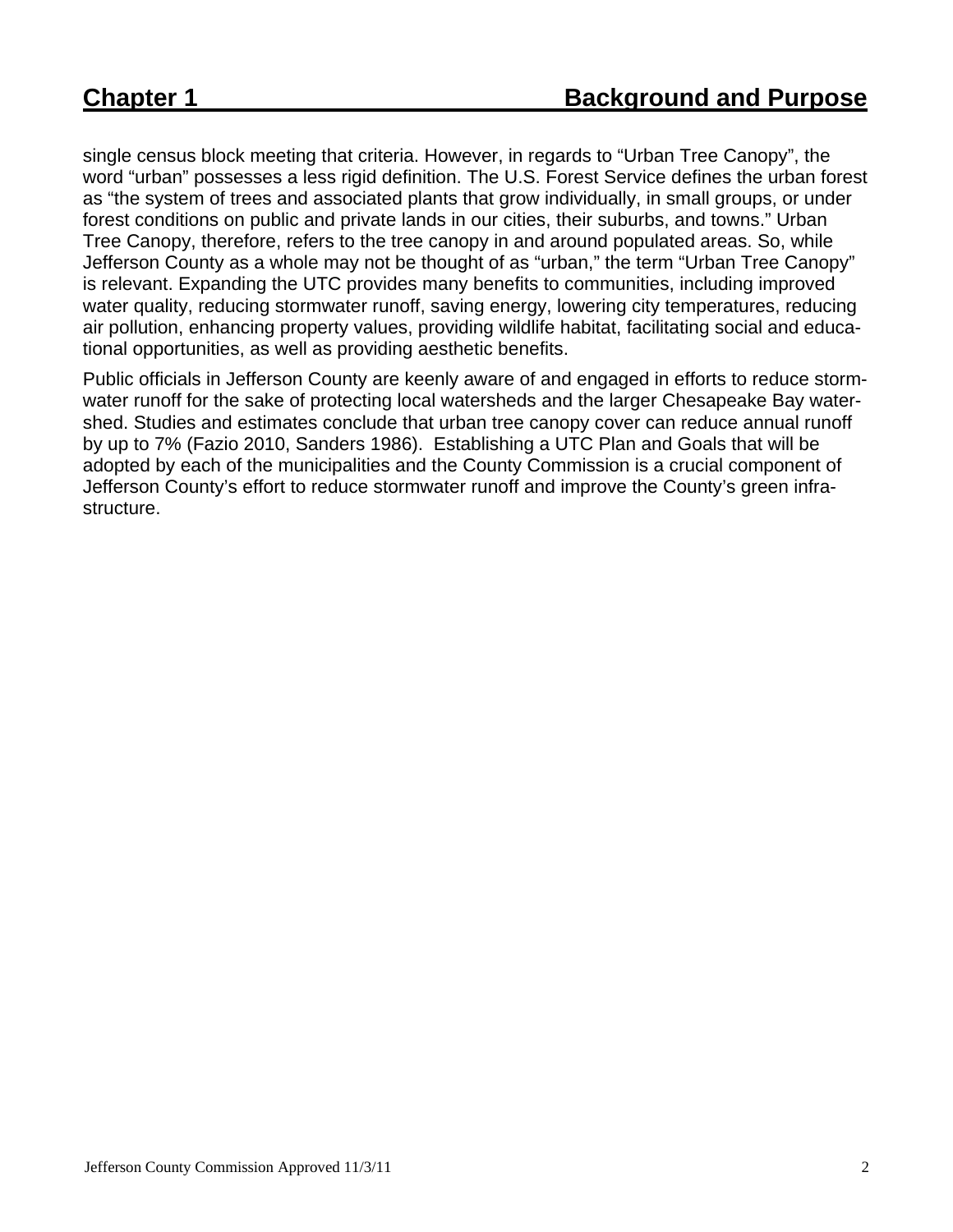Trees provide urban and developing rural areas with a wide variety of tangible and intangible benefits. A well developed and preserved tree canopy helps communities preserve, protect, and enhance the natural and built environment and assists in reducing excess stormwater runoff. Additionally, tree canopy helps to mitigate the impact of impervious surfaces and protects local and regional waters, such as the Chesapeake Bay. Trees are an asset that appreciate in value over time because they are living and growing. They do, however, require regular maintenance and protection to ensure that the value continues to grow as they reach maturity. Some municipalities have formed tree committees and/or hired an arborist to assist with this critical maintenance component.

There are numerous benefits to communities that value trees and work toward implementation of maintaining, improving, and increasing tree canopy. These benefits fall into the following categories:

### **Environmental/Ecological**

- Improve air quality by absorbing pollutants such as carbon dioxide, carbon monoxide, ozone, sulfur dioxide and particulates. In turn, trees produce oxygen.
- Improve the quality of our water and our waterways by reducing sedimentation, absorbing excess nutrients and other pollutants, reducing stream channel erosion and reducing water temperatures.
- Reduce stormwater runoff and flooding via interception and evapo-transpiration and by promoting infiltration.
- Improve soil quality by adding organic matter and reducing soil erosion.
- Habitat for wildlife and preservation of native ecosystems.
- Reduce the urban heat island effect by shading surfaces, dissipating heat through evapo-transpiration, and mitigating greenhouse gases.

### **Economic**

- Decrease energy costs by shading in the summer (reducing air conditioning costs) and serving as a windbreak in the winter (reducing heating costs).
- Reduce construction and maintenance costs by decreasing costs related to clearing, grading, paving, mowing, and stormwater management.
- Increase property values The presence of trees and landscaping can increase residential property values up to 20%. Rental rates of commercial properties are also positively affected.
- Stimulate consumer patronage and spending Consumers shop longer and more often in retail areas shaded by trees. One study reports that consumers are willing to pay up to 11% more for products purchased in shops along tree-lined streets as opposed to shops lacking surrounding trees.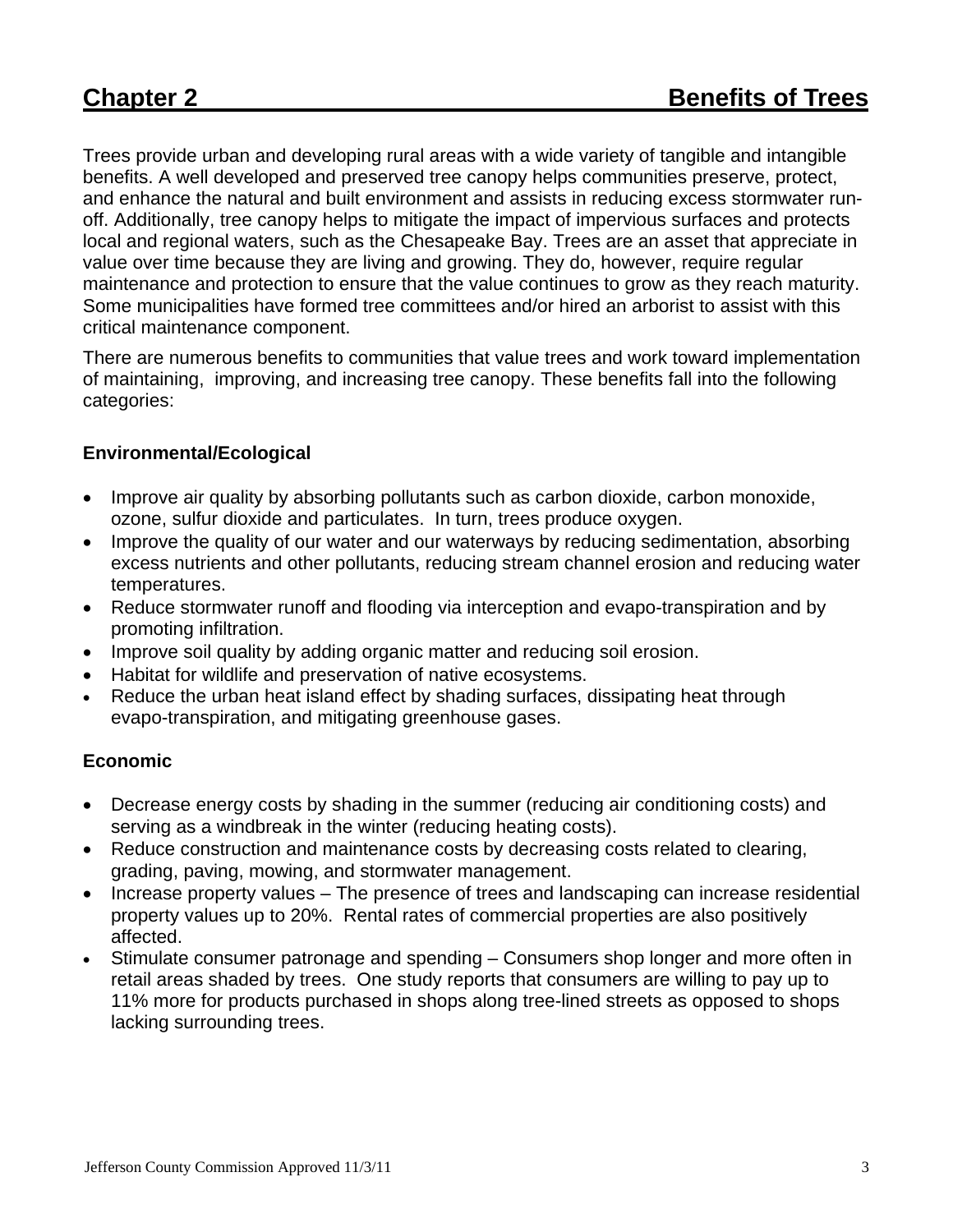## **Community/Social**

- Increase recreational and educational opportunities.
- Provide shade and block UV radiation.
- Buffer wind and noise.
- Enhance community aesthetics.

Various studies have also shown that:

- Trees can reduce the stress response of both the human body and mind in conditions in which urban stressors are present (Kuo 2003).
- A greener school environment can decrease symptoms of Attention Deficit-Hyperactivity Disorder and reduce the number of violent or aggressive acts among children (Kuo and Faber 2004; Kuo and Sullivan 2001).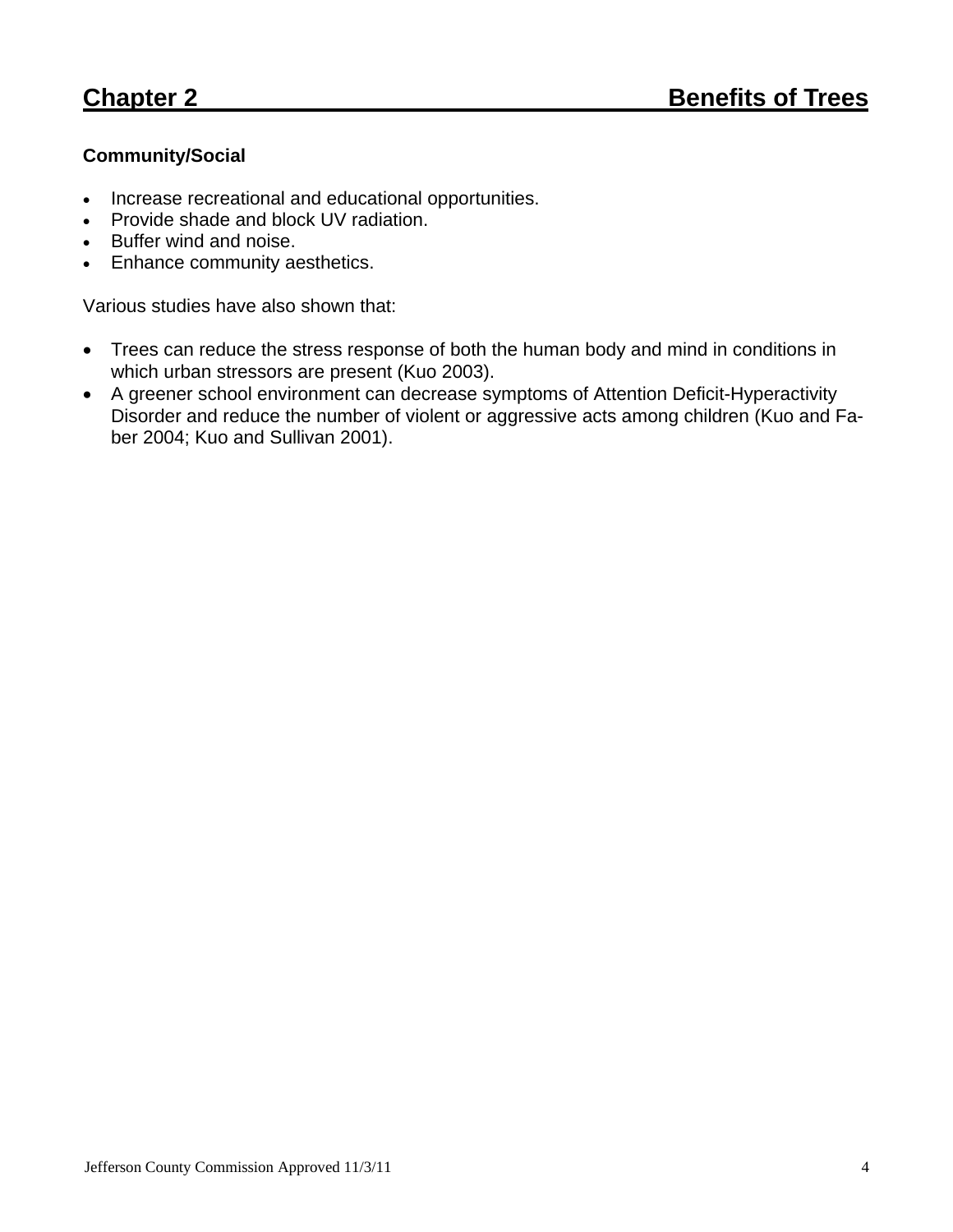A Jefferson County UTC assessment was completed by the University of Vermont's (UVM) Spatial Analysis Laboratory in January 2010, while under contract to Jefferson County. This County-wide study, the largest of its kind in the U.S., utilizes the U.S. Forest Service's premier UTC assessment protocol. By combining existing Light Detection and Ranging (LiDAR, U.S. Geological Survey, 2005) and high resolution color infrared imaging data (National Agricultural Imagery Program, 2007), the UVM high resolution land cover data, from which the UTC assessment was derived (<1 meter resolution, U. Vermont 2009) is more than 95% accurate, approximately 20% more accurate than assessments that use only color infrared. The results are currently under review and being edited by the Jefferson County Departments of Planning and Zoning. Results of the UTC assessment have been presented to the Jefferson County "Round Table" (an informal assembly of elected officials and leaders) and to the various planning and public officials and interested public.



Figure 2. 2007 color infrared imagery and 2005 LiDAR data were combined by the University of Vermont's Spatial Analysis Lab to produce the high resolution land cover data utilized by Jefferson County for the Urban Tree Canopy assessment.

The UTC assessment delineates the percentage of tree canopy (TC), amount of impervious surface and amount of area open to possible tree canopy. The analysis of Jefferson County, based on high resolution aerial imagery sufficient to enumerate single trees, revealed a tree canopy of about 50,600 acres (termed Existing TC) that corresponds to 38% of all land within the county. The UVM assessment also found that 59% (79,000 acres) of the county was available for tree canopy but currently lacked canopy coverage (termed Possible TC). Possible TC includes non-canopy vegetation (e.g., grass/shrubs), bare earth, and certain paved surfaces (e.g., driveways, sidewalks, parking lots) that, under the right circumstances, could be modified to increase tree cover. Areas termed "not suitable" refer to roads, bodies of water, structures, and other locations where tree canopy coverage is impractical. Due to much of Jefferson County being devoted to agriculture, the county's Existing TC generally occurs in scattered patches. The largest, most contiguous patches occur east of the Shenandoah River in the Blue Ridge Mountain area. Note that agricultural land-cover types were not specifically mapped as part of this project, but are included in the Grass/Shrubs land-cover category. It should be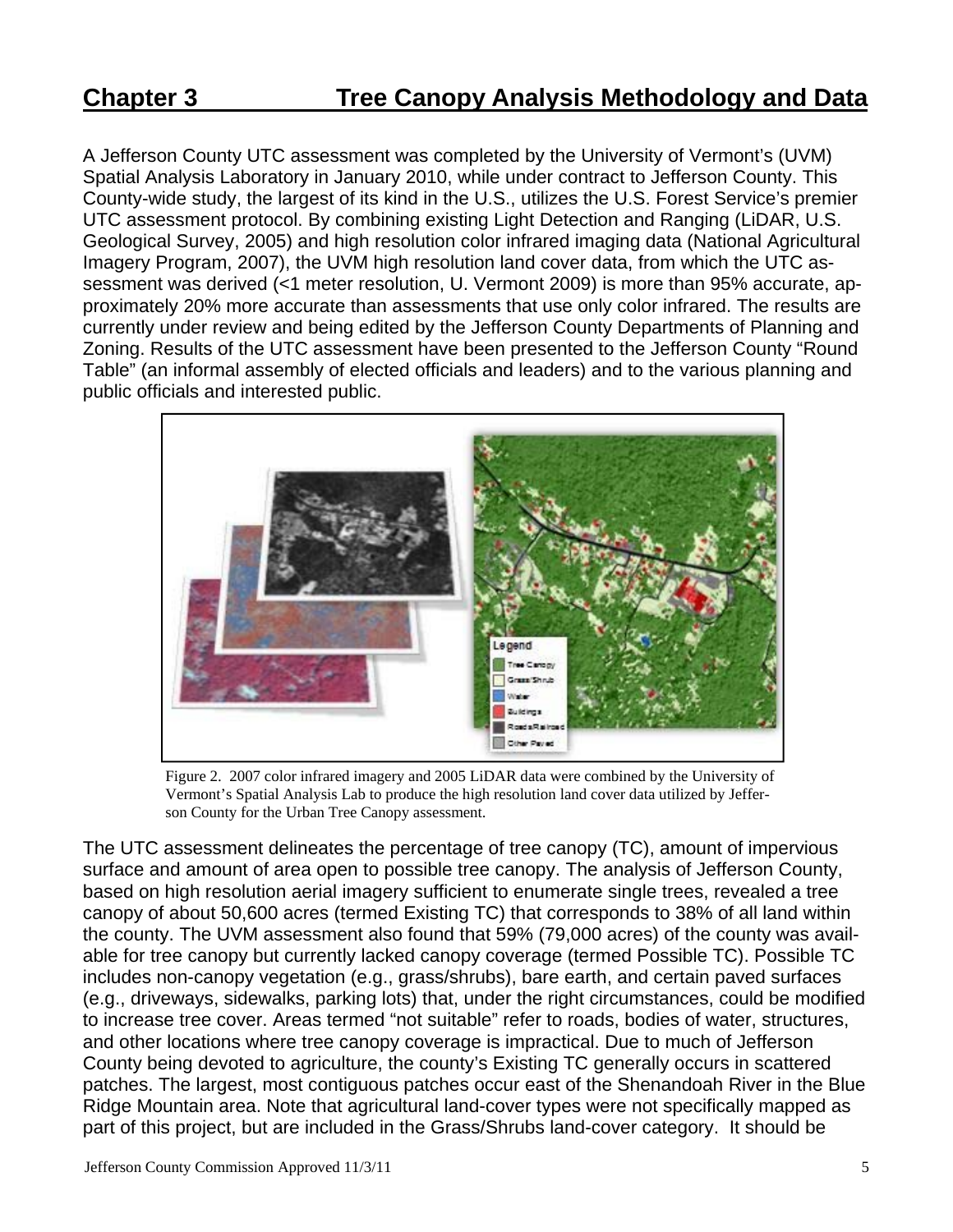noted that, while the objective of this plan is to increase tree canopy, it is not the goal to do so at the expense of currently productive agricultural land. Those who have collaborated on this project fully realize the importance of agriculture to Jefferson County, and agricultural lands were taken into full consideration throughout the development of the goals outlined in this plan.

While the UTC assessment shows in high resolution where tree canopy does and does not exist, it does not specifically identify or recommend where additional trees can be planted. The specific site recommendations and planting specifications are being prioritized in this Plan and goals are being established for the County and each of the municipalities. American Forests, the nation's oldest non-profit conservation organization dedicated to protecting and restoring forest ecosystems, recommends overall tree canopy coverage of 40% for metropolitan areas east of the Mississippi River. This recommendation is commonly referred to by the U.S. Forest Service, West Virginia Division of Forestry, and the Chesapeake Bay Program. The number of trees per acre of tree canopy is highly variable depending on species, size, age, health and other factors. For the purpose of this study we used a forest industry standard of 109 trees per acre of canopy cover, assuming a 20ft by 20ft spacing between individual trees. It is also important to note that increase in Tree Canopy coverage does not necessarily refer to an increase in the *number* of trees. Proper protection, maintenance, and care of existent trees, allowing for healthy maturation, can increase canopy coverage significantly (i.e., A tree with a 5' diameter canopy growing to a 10' diameter canopy results in a 300% increase in that tree's canopy).

The following is a brief summary of the TC data derived for the County and each of the municipalities from the analysis:



Figure 3. Tree Canopy data for Jefferson County, West Virginia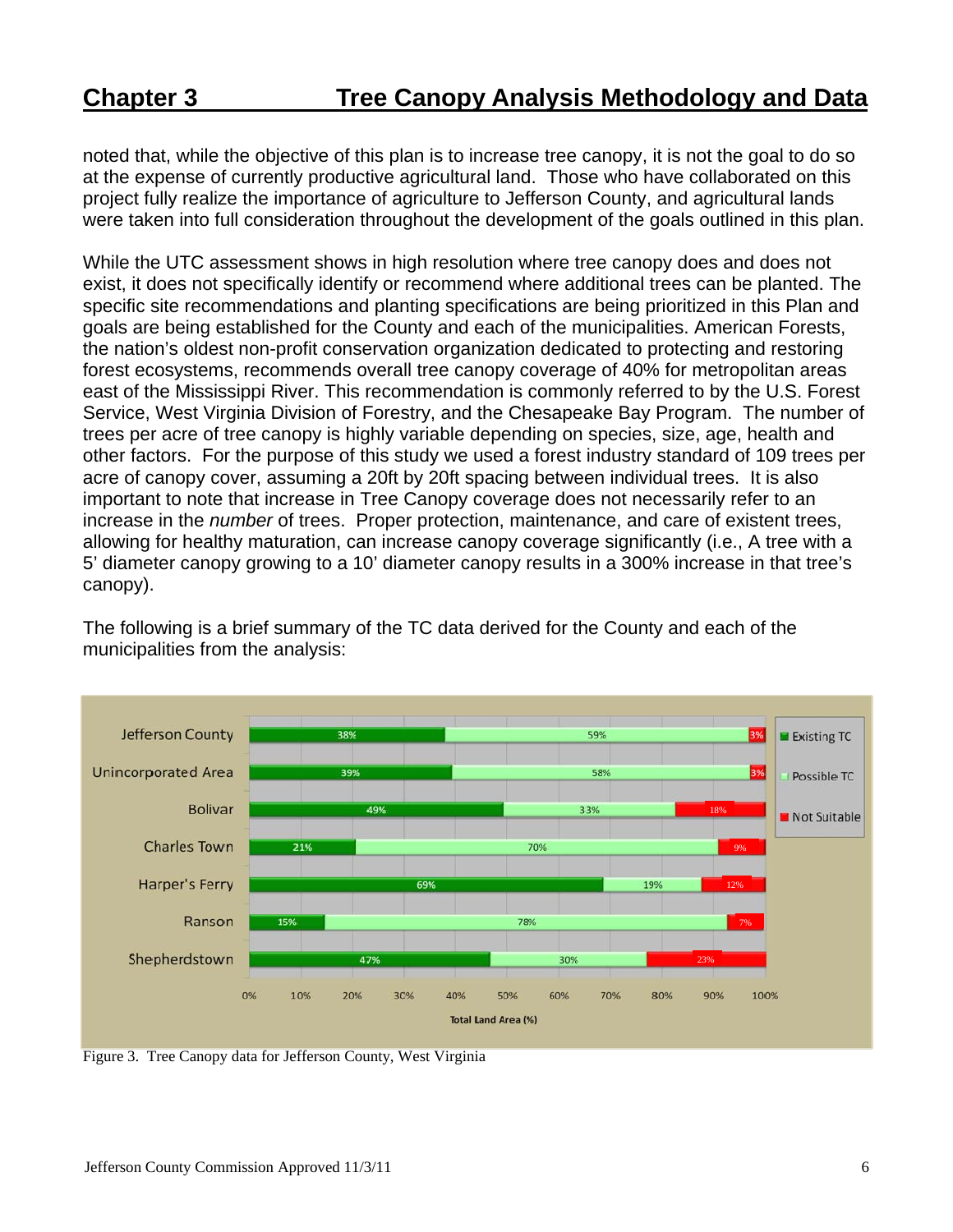## **Chapter 3 Tree Canopy Analysis Methodology and Data**

#### Jefferson County, WV Tree Canopy Facts:

- Jefferson County Total Land Area = 133,661 acres
- Total Tree Canopy Area  $=$  50,603 acres
- 38% of the total land area of Jefferson County is identified as tree canopy.
- 59% of the total land area of Jefferson County is potentially available for additional Tree **Canopy**
- 3% of the total land area of Jefferson County is unsuitable for tree planting
- To increase Tree Canopy by 1% (from 38% to 39%), an additional 1,525 acres of tree canopy is required
- To increase Tree Canopy by 2% (from 38% to 40%), an additional 2,861 acres of tree canopy is required
- To increase to 40% Tree Canopy over a 10 year span, tree canopy coverage would need to increase by 286 acres per year (assuming zero loss during that time span)
- To increase to 40% Tree Canopy over a 20 year span, tree canopy coverage would need to increase by 143 acres per year (assuming zero loss during that time span)

### Unincorporated Areas of Jefferson County, WV Tree Canopy Facts:

- Unincorporated Total Land Area = 123,986 acres
- Total Tree Canopy Area in Unincorporated Areas = 48,613 acres
- 39% of the total land area of Unincorporated Areas is identified as Tree Canopy.
- 58% of the total land area of Unincorporated Areas is potentially available for additional Tree Canopy
- 3% of the total land area of Unincorporated Areas is unsuitable for tree planting
- To increase Tree Canopy by 1% (from 39% to 40%), an additional 981 acres of tree canopy is required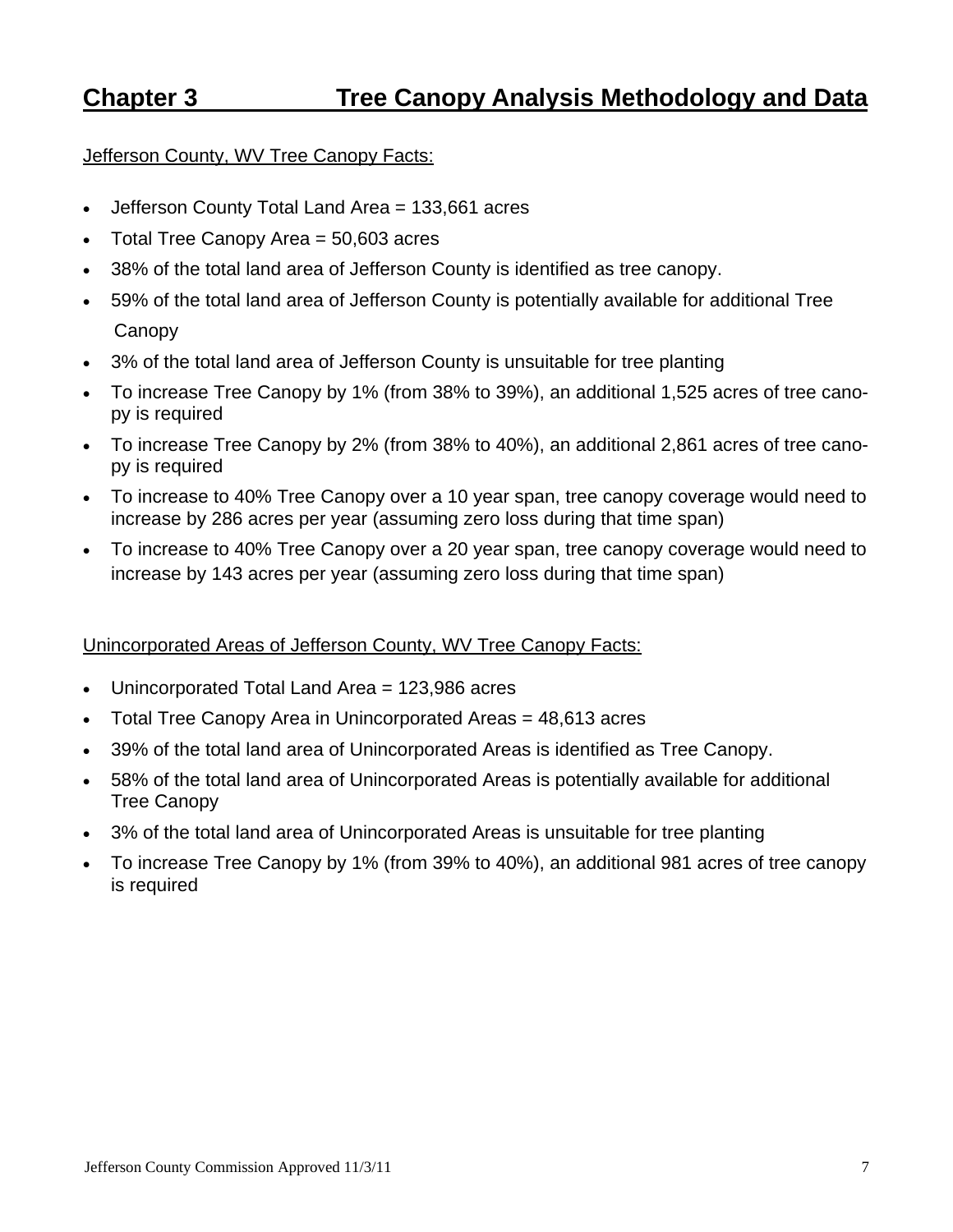## **Chapter 3 Tree Canopy Analysis Methodology and Data**

#### Bolivar, WV Tree Canopy Facts:

- $\bullet$  Bolivar Total Land Area = 276 acres
- Total Tree Canopy Area in Bolivar  $= 136$  acres
- 49% of the total land area of Bolivar is identified as Tree Canopy
- 33% of the total land area of Bolivar is potentially available for additional Tree Canopy
- 18% of the total land area of Bolivar is unsuitable for tree planting
- To increase Tree Canopy by 1% (from 49% to 50%), an additional 2 acres of tree canopy is required

#### Charles Town, WV Tree Canopy Facts:

- Charles Town Total Land Area = 3,669 acres
- Total Tree Canopy Area in Charles Town = 759 acres
- 21% of the total land area of Charles Town is identified as Tree Canopy
- 70% of the total land area of Charles Town is potentially available for additional Tree Canopy
- 9% of the total land area of Charles Town is unsuitable for tree planting
- To increase Tree Canopy by 1% (from 21% to 22%), an additional 48 acres of tree canopy is required

#### Harpers Ferry, WV Tree Canopy Facts:

- $\bullet$  Harpers Ferry Total Land Area = 335 acres
- Total Tree Canopy Area in Harpers Ferry = 230 acres
- 69% of the total land area of Harpers Ferry is identified as Tree Canopy
- 19% of the total land area of Harpers Ferry is potentially available for additional Tree Canopy
- 12% of the total land area of Harpers Ferry is unsuitable for tree planting
- To increase Tree Canopy by 1% (from 69% to 70%), an additional 4.5 acres of tree canopy is required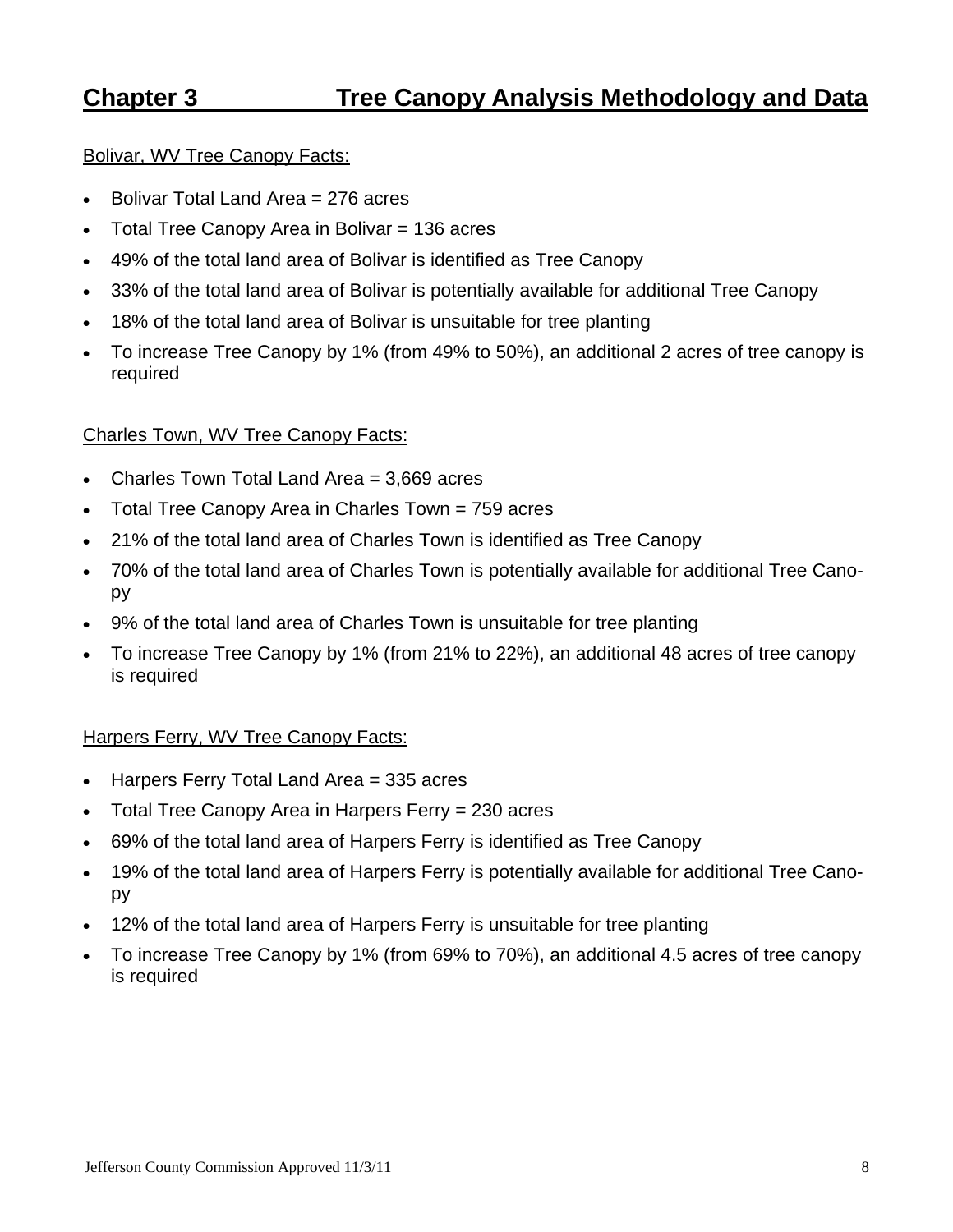## **Chapter 3 Tree Canopy Analysis Methodology and Data**

#### Ranson, WV Tree Canopy Facts:

- Ranson Total Land Area  $= 5,168$  acres
- Total Tree Canopy Area in Ranson = 759 acres
- 15% of the total land area of Ranson is identified as Tree Canopy.
- 78% of the total land area of Ranson is potentially available for additional Tree Canopy
- 7% of the total land area of Ranson is unsuitable for tree planting
- To increase Tree Canopy by 1% (from 15% to 16%), an additional 53 acres of tree canopy is required

#### Shepherdstown, WV Tree Canopy Facts:

- Shepherdstown Total Land Area = 227 acres
- Total Tree Canopy Area in Shepherdstown = 106 acres
- 47% of the total land area of Shepherdstown is identified as Tree Canopy
- 30% of the total land area of Shepherdstown is available for additional Tree Canopy
- 23% of the total land area of Shepherdstown is unsuitable for tree planting
- To increase Tree Canopy by 1% (from 47% to 48%), an additional 3 acres of tree canopy is required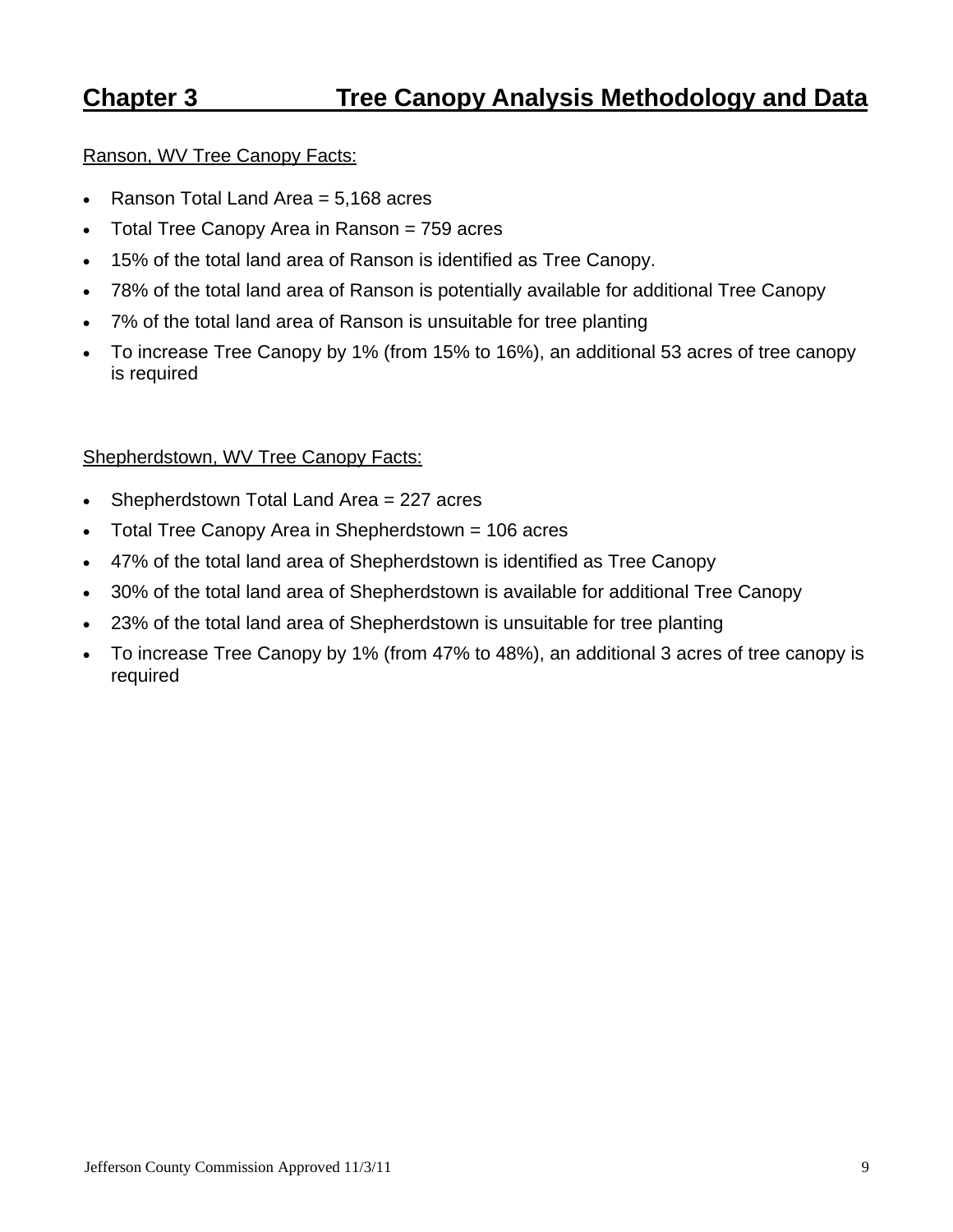## **Chapter 4 Recommendations and Goals for Jefferson County**

This Tree Canopy Plan sets forth recommendations for tree canopy goals for the unincorporated areas of the County as well as specific goals for each municipality that address their specific needs. The County's and Municipalities' overall goals should be utilized in setting priorities related to tree canopy improvement and taken into consideration in a variety of local land use decisions.

The goals and recommendations outlined in this plan are intended to be considered and implemented over a twenty year planning period. They should be reviewed on a 5-year interim basis and/or in conjunction with locally adopted Comprehensive Plans which may rely on these goals and expand the recommendations.

- Increase overall County tree canopy by 2 percent (from 38% to 40%) by 2030 as recommended by the American Forests organization, the USDA Forest Service and the WV Division of Forestry. [NOTE: April 2008 Green Infrastructure Assessment stated that "trees in the landscape are so important no matter how big the patch is, that the County should strive to maintain at least 45% forest cover on a watershed basis at minimum, and 51% in watersheds of exceptional value."].
- Increase overall tree canopy in the unincorporated areas of the County by 1% (from 39% to 40%) by 2030.
- Develop a strategy to add tree canopy coverage along key US and State transportation routes that serve as gateways to the County.
- Increase tree canopy coverage along key riparian buffers within watersheds that contain primary streams that directly enter the Shenandoah and Potomac Rivers.
- Develop knowledge and conceptual information to assess the costs and benefits of potential conservation and restoration practices to achieve the best results with the least resources of forests and stream corridors to serve as a framework for protection of groundwater, surface water, habitat, and landscape connectivity (source: 2008 Green Infrastructure Assessment).
- Increase tree canopy coverage within active agricultural operations along streams and creeks that drain farmland to reduce sedimentation and nutrient loading in receiving streams and rivers.
- Develop an education and outreach program in cooperation with all jurisdictions and the County Extension Service to promote the planting of native tree species on private property through landowner incentive programs; pursue grants to fund such a program.
- Develop recommendations and disseminate educational materials (pamphlets, brochures, news releases, etc.) supporting landowners' and HOA's proper maintenance and care of trees (e.g. recommended watering schedules, stake and wire procedures and removal, mulching). Seek commitment of property owners and HOA's for tree care, especially during the critical first three years after planting.
- Review the land coverage data to identify key areas lacking tree canopy to help prioritize areas to be planted including, but not limited to, additional school site; infilling vacant lots; slowing the flow of stormwater into public areas: such as parking lots, streets, public parks, HOA open space areas; pathways/trails, public buildings, gateways, etc.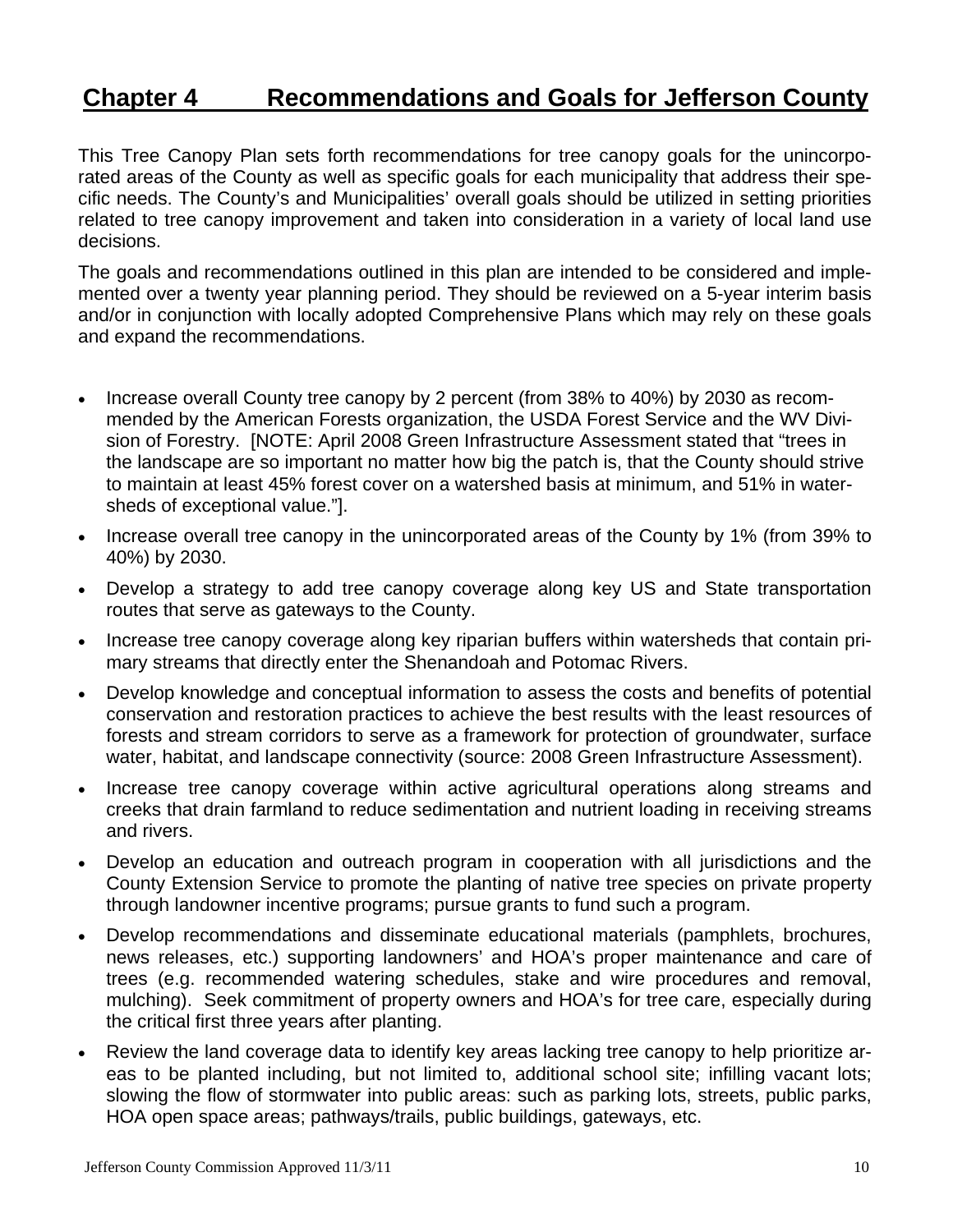## **Chapter 4 Recommendations and Goals for Jefferson County**

- Review the land coverage data to identify key areas lacking tree canopy to help prioritize areas to be planted including, but not limited to, additional school site; infilling vacant lots; slowing the flow of stormwater into public areas: such as parking lots, streets, public parks, HOA open space areas; pathways/trails, public buildings, gateways, etc.
- Investigate revenue opportunities to fund updating the tree canopy assessment every 5 years in order to monitor and evaluate progress towards goal.
- Promote and encourage the Jefferson County website as a free tool to host tree canopy assessment data.
- Develop local regulations to ensure that appropriate size and species of trees are located in areas under overhead utility lines and in areas with similar growth restrictions (i.e., trees that grow over 15 feet tall at maturity should not be planted under the conductor zone on wood pole 138 Kv transmission lines).
- Investigate revenue opportunities or programs to assist with the removal of invasive species and replacement with appropriate native species suitable to the planting location.
- Review and consider amending Subdivision Regulations and Site Plan development standards to improve policies regarding tree planting and tree and forest protection, including more detailed landscaping plan requirements which outline plant species; encourage desirable and appropriate native species; require standards which integrates landscaping design with stormwater management plans; etc.
- Adopt policies that ensure that tree planting and reforestation efforts restrict the use of invasive species and promote the use of appropriate native species throughout the County.
- Establish a policy that requires a developer to conserve a certain percentage of the existing trees before construction or replace with appropriate trees native to the area in existing wooded areas after construction with a goal of maintaining or increasing the tree canopy coverage for that property.
- Develop local land use policies which employ best management techniques to preserve trees and minimize damage from construction activities such as trenching, soil compaction, and soil clearing and grading.
- Develop implementable land use policies which encourage the retention of existing tree canopy coverage on steep slopes and in riparian buffer areas; pursue ordinance amendments that implement such policies.
- Develop implementation recommendations that build upon this planning effort and the 2008 Green Infrastructure Assessment analysis as a part of the 2014 Comprehensive Plan Update, particularly developing land use policies that will help to assure minimizing the fragmentation of the identified core forest areas that contain large patches of intact forest.
- Establish a County-wide Jefferson County Tree Committee to focus on implementing the provisions of this plan and to pursue grant opportunities related to increasing urban tree canopy coverage throughout the County.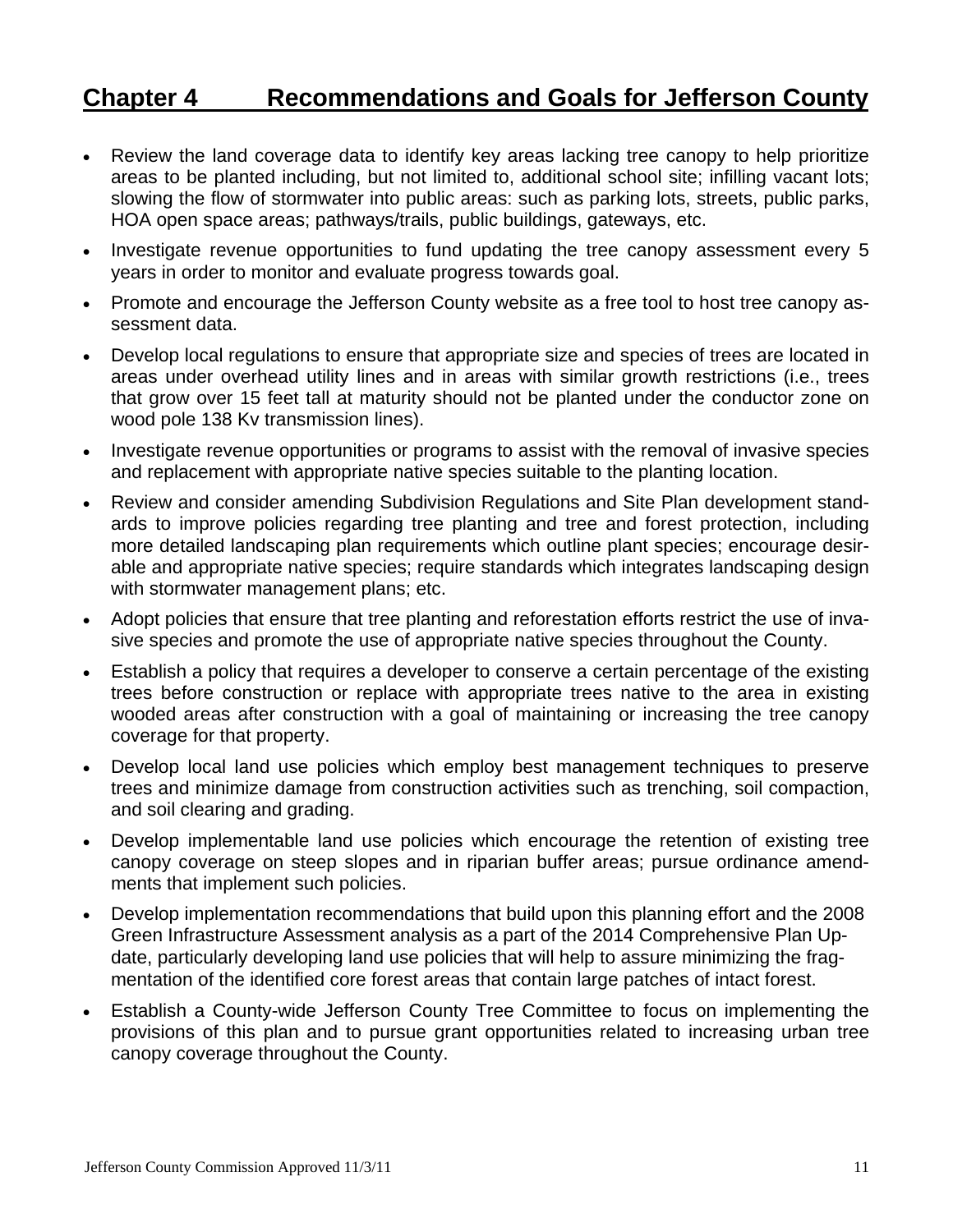This Tree Canopy Plan sets forth recommendations for tree canopy goals for the unincorporated areas of the County as well as specific goals for each municipality that address their specific needs. The following goals are specific to Bolivar and should be utilized in setting priorities related to tree canopy improvement and taken into consideration in a variety of local land use decisions.

The goals and recommendations outlined in this plan are intended to be considered and implemented over a twenty year planning period. They should be reviewed at least every 5 years and/or in conjunction with locally adopted Comprehensive Plans which may rely on these goals and expand on the recommendations.

- Increase Bolivar's tree canopy by 1% (from 49% to 50%) by 2030. This would require 2 additional acres of tree canopy.
- Consider appointing a tree committee and pursuing Tree City USA status.
- Develop locally adopted policies that focus on the retention and improvement of existing tree stands including a develop tree maintenance policy and incentives for appropriate tree trimming and maintenance practices.
- Review and consider amending Subdivision Regulations and Site Plan development standards to improve policies regarding tree planting and tree and forest protection.
- Develop a strategy to add tree canopy coverage along US 340 that serves as gateways to the County.
- Increase tree canopy coverage along key riparian buffers within watersheds that contain primary streams that directly enter the Shenandoah and Potomac Rivers.
- Employ both conservation and strategic restoration of Forests and Stream Corridors to serve as a framework for protection of groundwater, surface water, habitat, and landscape connectivity.
- Develop an education and outreach program in cooperation with all jurisdictions and the County Extension Service to promote the planting of appropriate native tree species on private property through landowner incentive programs; pursue grants to fund such a program.
- Develop recommendations and disseminate educational materials (pamphlets, brochures, news releases, etc.) supporting landowners' and HOA's proper maintenance and care of trees (e.g. recommended watering schedules, stake and wire procedures and removal, mulching). Seek commitment of property owners and HOA's for tree care, especially during the critical first three years after planting.
- Review the land coverage data to identify key areas lacking tree canopy to help prioritize areas to be planted including, but not limited to, additional school site; infilling vacant lots; slowing the flow of stormwater into public areas: such as parking lots, streets, public parks, HOA open space areas; pathways/trails, public buildings, and gateways; etc.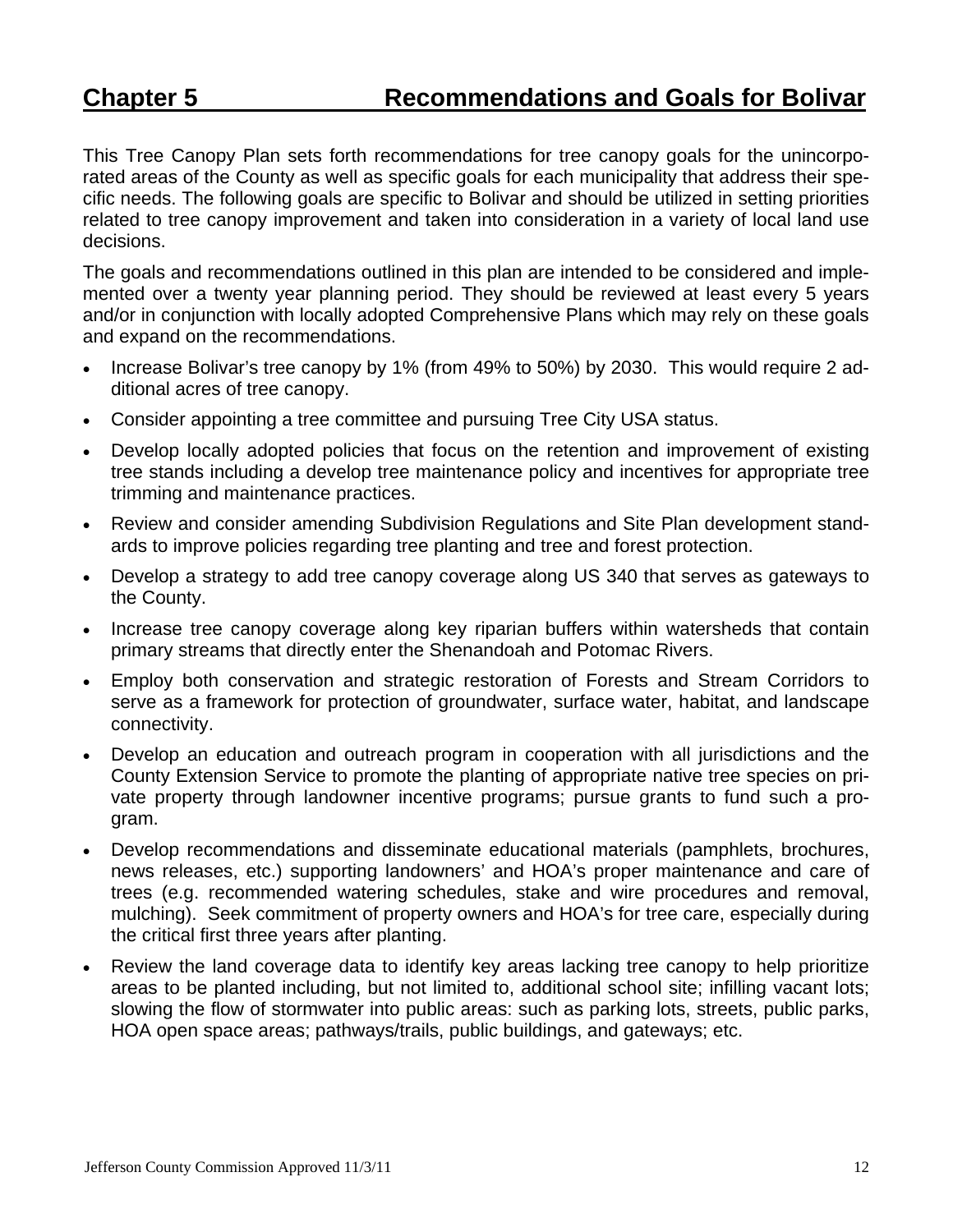- Develop local regulations that ensure that appropriate size and species of trees are located in areas under overhead utility lines and in areas with similar growth restrictions (i.e., trees that grow over 15 feet tall at maturity should not be planted under the conductor zone on wood pole 138 Kv transmission lines).
- Investigate programs or revenue opportunities to assist with the removal of invasive species and replacement with appropriate native species suitable to the planting location.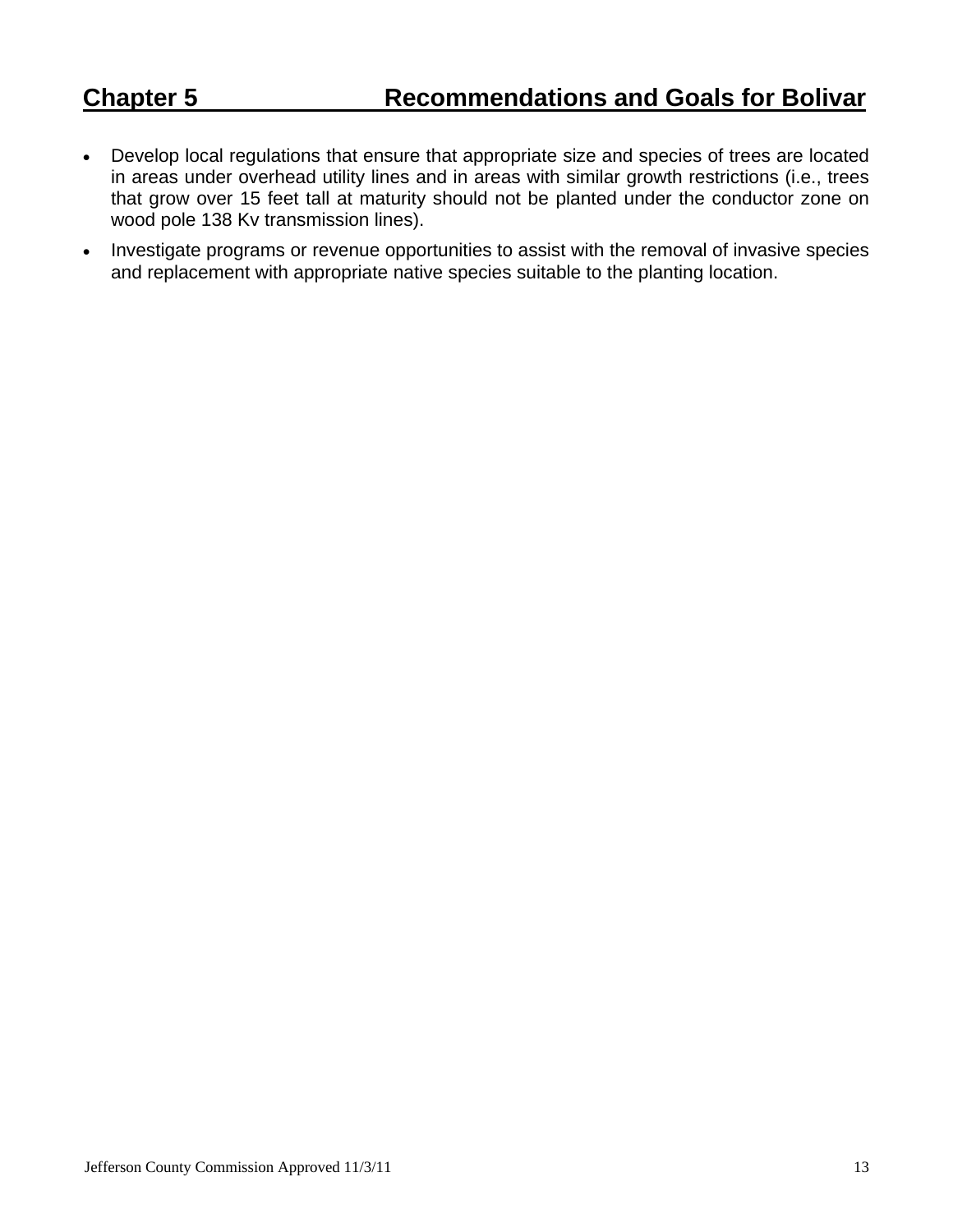## **Chapter 6 Recommendations and Goals for Charles Town**

This Tree Canopy Plan sets forth recommendations for tree canopy goals for the unincorporated areas of the County as well as specific goals for each municipality that address their specific needs. The following goals are specific to Charles Town and should be utilized in setting priorities related to tree canopy improvement and taken into consideration in a variety of local land use decisions.

The goals and recommendations outlined in this plan are intended to be considered and implemented over a twenty year planning period. They should be reviewed at least every 5 years and/or in conjunction with locally adopted Comprehensive Plans which may rely on these goals and expand on the recommendations.

- Increase Charles Town tree canopy by 1%, from 21% to 22%, by 2030. This would require 48 additional acres of tree canopy.
- Maintain the Town's "Tree City USA" status.
- Improve tree planting/shade tree ordinances and policies including provisions for street tree maintenance, improvement and replacement.
- Develop local policies to ensure all new street and sidewalk work takes into consideration the potential for additional tree plantings, that existing street trees are protected wherever possible, and that new street tree pits and plantings follow current best management practices (e.g. root barriers & root deflectors to reduce root-sidewalk conflict, installation of engineered soils, stormwater management techniques to maximize water infiltration to tree pits).
- Maintain the city's tree maintenance program for tree care including pruning street trees and ensuring that all new tree plantings are selected to provide species diversity and maximum benefits for shade and stormwater mitigation. Include times for watering, weeding and periodic tree health assessment using current arboricultural standards in the maintenance schedule.
- Review and consider amending Subdivision Regulations and Site Plan development standards to improve policies regarding tree planting and tree and forest protection.
- Develop a strategy to add tree canopy Coverage along US 340 and State Route 9 and other routes that serve as gateways to the community.
- Increase tree canopy coverage along key riparian buffers within watersheds that contain primary streams that directly enter the Shenandoah and Potomac Rivers, such as Evitt's Run.
- Employ both conservation and strategic restoration of Forests and Stream Corridors to serve as a framework for protection of groundwater, surface water, habitat, and landscape connectivity (source: 2008 Green Infrastructure Assessment).
- Develop an education and outreach program in cooperation with all jurisdictions and the County Extension Service to promote the planting of appropriate native tree species on private property through landowner incentive programs; pursue grants to fund such a program.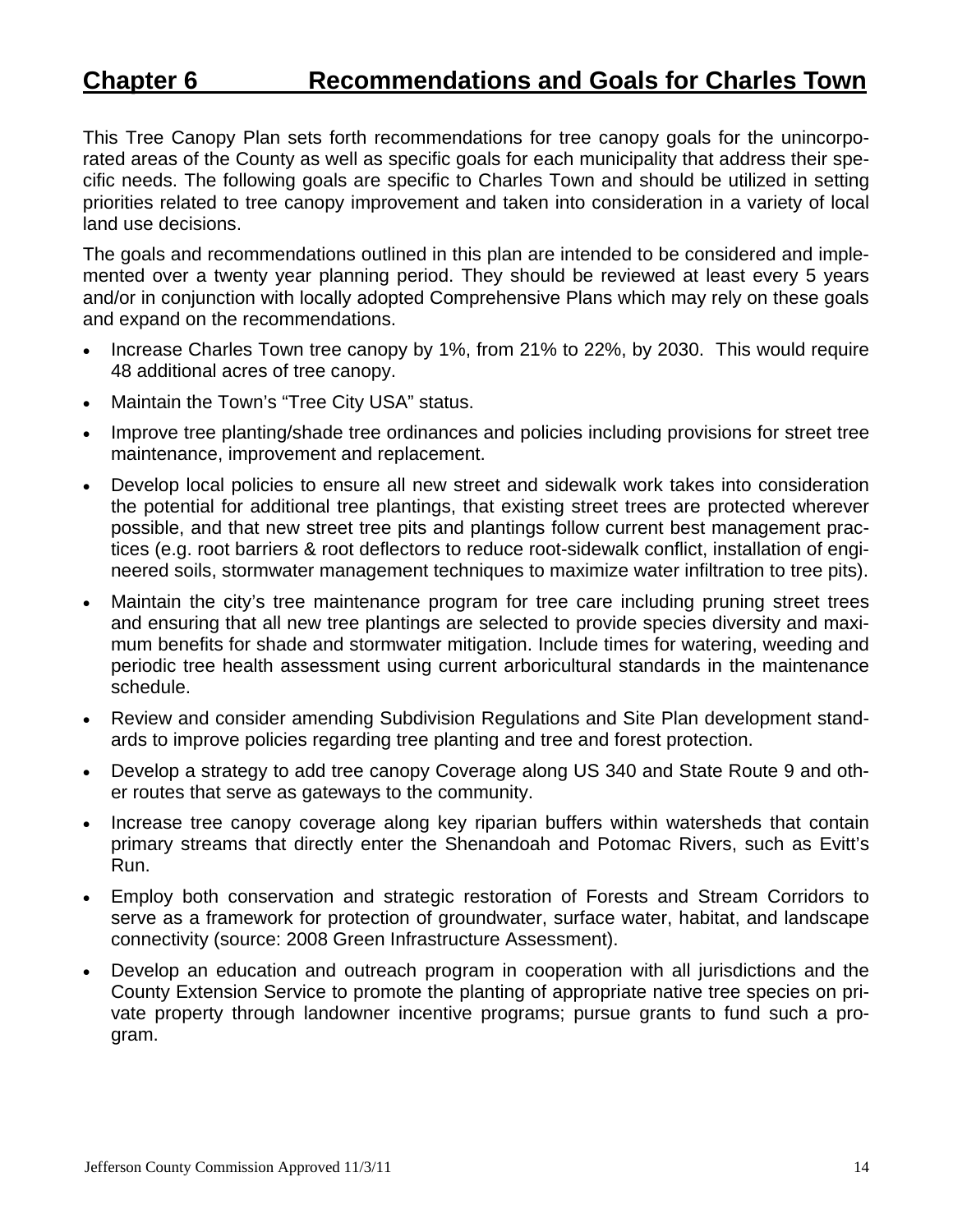## **Chapter 6 Recommendations and Goals for Charles Town**

- Develop recommendations and disseminate educational materials (pamphlets, brochures, news releases, etc.) supporting landowners' and HOA's proper maintenance and care of trees (e.g. recommended watering schedules, stake and wire procedures and removal, mulching). Seek commitment of property owners and HOA's for tree care, especially during the critical first three years after planting.
- Review the land coverage data to identify key areas lacking tree canopy to help prioritize areas to be planted including, but not limited to, additional school site; infilling vacant lots; slowing the flow of stormwater into public areas: such as parking lots, streets, public parks, HOA open space areas; pathways/trails, public buildings, and gateways, etc.
- Develop local regulations that ensure that appropriate size and species of trees are located in areas under overhead utility lines and in areas with similar growth restrictions (i.e., trees that grow over 15 feet tall at maturity should not be planted under the conductor zone on wood pole 138 Kv transmission lines).
- Investigate programs or revenue opportunities to assist with the removal of invasive species and replacement with appropriate native species appropriate to the planting location.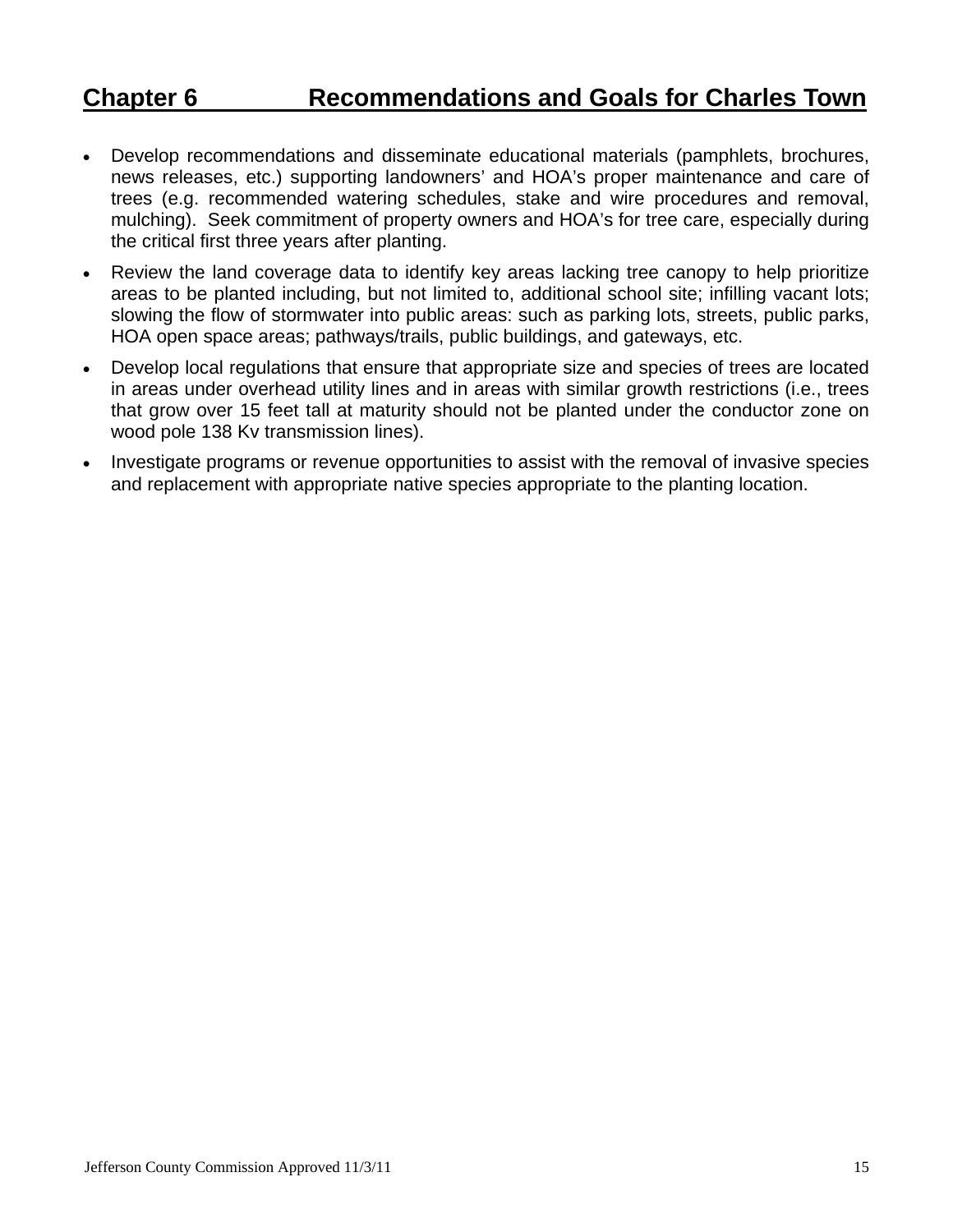## **Chapter 7 Recommendations and Goals for Harpers Ferry**

This Tree Canopy Plan sets forth recommendations for tree canopy goals for the unincorporated areas of the County as well as specific goals for each municipality that address their specific needs. The following goals are specific to Harpers Ferry and should be utilized in setting priorities related to tree canopy improvement and taken into consideration in a variety of local land use decisions.

The goals and recommendations outlined in this plan are intended to be considered and implemented over a twenty year planning period. They should be reviewed at least every 5 years and/or in conjunction with locally adopted Comprehensive Plans which may rely on these goals and expand on the recommendations.

- Authorize the Harpers Ferry Tree Committee to be the entity to pursue the goals outlined below.
- Maintain the Town's "Tree City USA" status.
- Develop locally adopted policies that focus on the retention and improvement of existing tree stands including a general tree maintenance policy for trees on public property and incentives for appropriate tree trimming and maintenance practices on private property. Develop a similar policy specific to view management practices that protect and maintain historically recognized views.
- Maintain the existing high percentage of tree canopy coverage with a goal of maintaining zero net loss of canopy by protecting and properly maintaining existing tracts of urban forests.
- Replace severely damaged and dead or dying trees, especially in critical areas such as stream valleys, riparian zones, and steep slopes.
- Review and consider amending Subdivision Regulations and Site Plan development standards to improve policies regarding tree planting and tree and forest protection.
- Develop a strategy to add tree canopy coverage along US 340 and key state transportation routes that serve as gateways to the County.
- Maintain and, where possible, increase tree canopy coverage along key riparian buffers within watersheds that contain primary streams that directly enter the Shenandoah and Potomac Rivers.
- Employ both conservation and strategic restoration of Forests and Stream Corridors to serve as a framework for protection of groundwater, surface water, habitat, and landscape connectivity (source: 2008 Green Infrastructure Assessment).
- Develop an education and outreach program in cooperation with all jurisdictions and the County Extension Service to promote the planting of appropriate native tree species on private property through landowner incentive programs; pursue grants to fund such a program.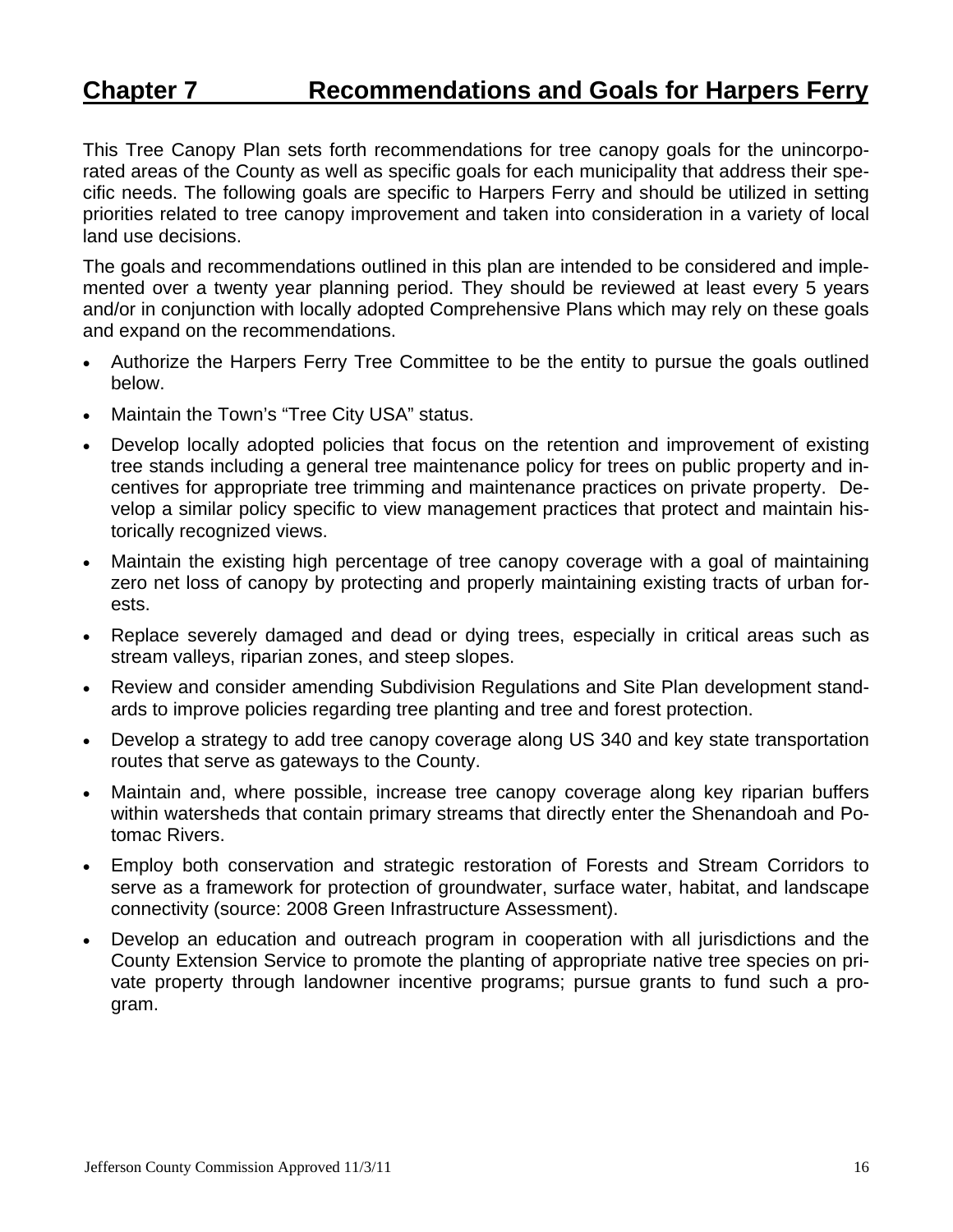## **Chapter 7 Recommendations and Goals for Harpers Ferry**

- Develop recommendations and disseminate educational materials (pamphlets, brochures, news releases, etc.) supporting landowners' and HOA's proper maintenance and care of trees (e.g. recommended watering schedules, stake and wire procedures and removal, mulching). Seek commitment of property owners and HOA's for tree care, especially during the critical first three years after planting.
- Review the land coverage data to identify key areas lacking tree canopy to help prioritize areas to be planted including, but not limited to, additional school site; infilling vacant lots; slowing the flow of stormwater into public areas: such as parking lots, streets, public parks, HOA open space areas; pathways/trails, public buildings, and gateways; etc.
- Develop local regulations that ensure that appropriate size and species of trees are located in areas under overhead utility lines and in areas with similar growth restrictions (i.e., trees that grow over 15 feet tall at maturity should not be planted under the conductor zone on wood pole 138 Kv transmission lines).
- Consider appropriate percentage of tree canopy coverage and tree locations specific to business districts and residential districts in an effort to stimulate economic viability.
- Investigate programs or revenue opportunities to assist with the removal of invasive species (with the intent of eradication of such species) and replacement with native species appropriate to the planting location on public and private land.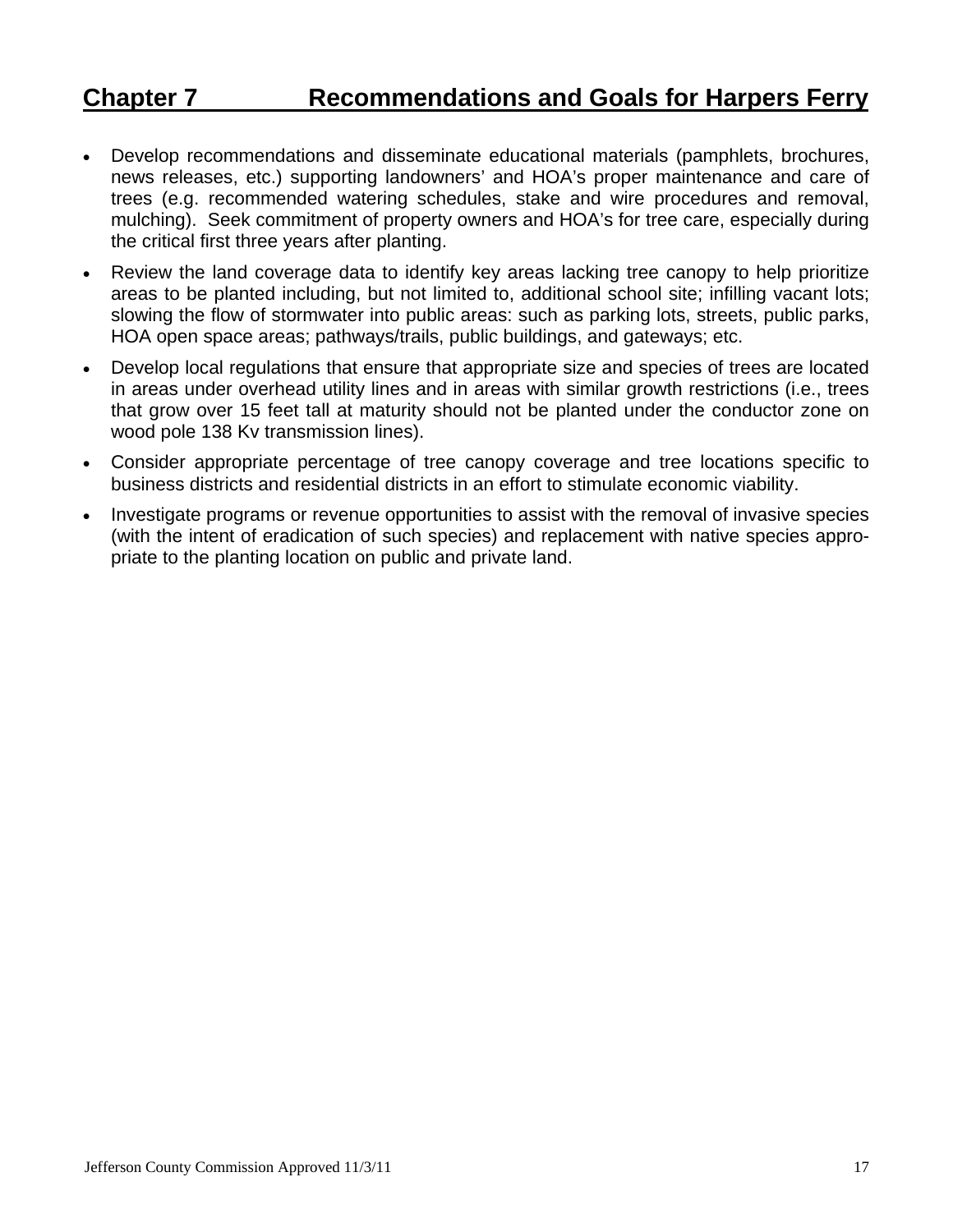This Tree Canopy Plan sets forth recommendations for tree canopy goals for the unincorporated areas of the County as well as specific goals for each municipality that address their specific needs. The following goals are specific to Ranson and should be utilized in setting priorities related to tree canopy improvement and taken into consideration in a variety of local land use decisions.

The goals and recommendations outlined in this plan are intended to be considered and implemented over a twenty year planning period. They should be reviewed at least every 10 years and/or in conjunction with locally adopted Comprehensive Plans which may rely on these goals and expand on the recommendations.

- Increase Ranson's tree canopy by 5% (from 15% to 20%) by 2030. This would require an additional 258 acres of tree canopy. [NOTE: The American Forests organization, the USDA Forest Service and the WV Division of Forestry recommend a goal of 40% tree coverage and the County's 2008 Green Infrastructure Assessment stated that the county should strive to maintain at least 45% forest cover on a watershed basis at minimum, and 51% in watersheds of exceptional value.]
- Develop policies that implement specific recommended average tree coverage percentages by zoning district such as 50% coverage in residential zones, 25% coverage in mixed use zones, 15% coverage in business districts.
- Establish a tree committee to pursue Tree City USA status and to implement a comprehensive street tree planting initiative.
- Develop local land use policies and regulations that encourage the use of well designed and located tree plantings that promote economic development and vitality.
- Develop policies that ensure that all large contiguous areas of impervious surfaces are required to be planned to incorporate well placed, appropriately sized groupings of tree plantings that provide shade, stormwater quality management/detention, and provide a pleasant vehicular and pedestrian experience.
- Develop a plan and program to continue to increase tree canopy on appropriate areas of municipal parks and public lands utilizing citizen volunteers and outreach programs.
- Review and consider amending Subdivision Regulations and Site Plan development standards to improve policies regarding tree planting and tree and forest protection.
- Continue to maintain and plant trees in a nursery area in Ranson, in order to provide a future source of inexpensive native trees for planting along the streets and in other areas around the Municipality.
- Establish economic value/compensatory value of the existing street trees through a professional inventory and utilize this data to draft planting requirements in new retail, employment and industrial areas within the Municipality.
- Develop a strategy to add tree canopy coverage along key US and State transportation routes that serve as gateways to the County.
- Increase tree canopy coverage along key riparian buffers within watersheds that contain primary streams that directly enter the Shenandoah and Potomac Rivers.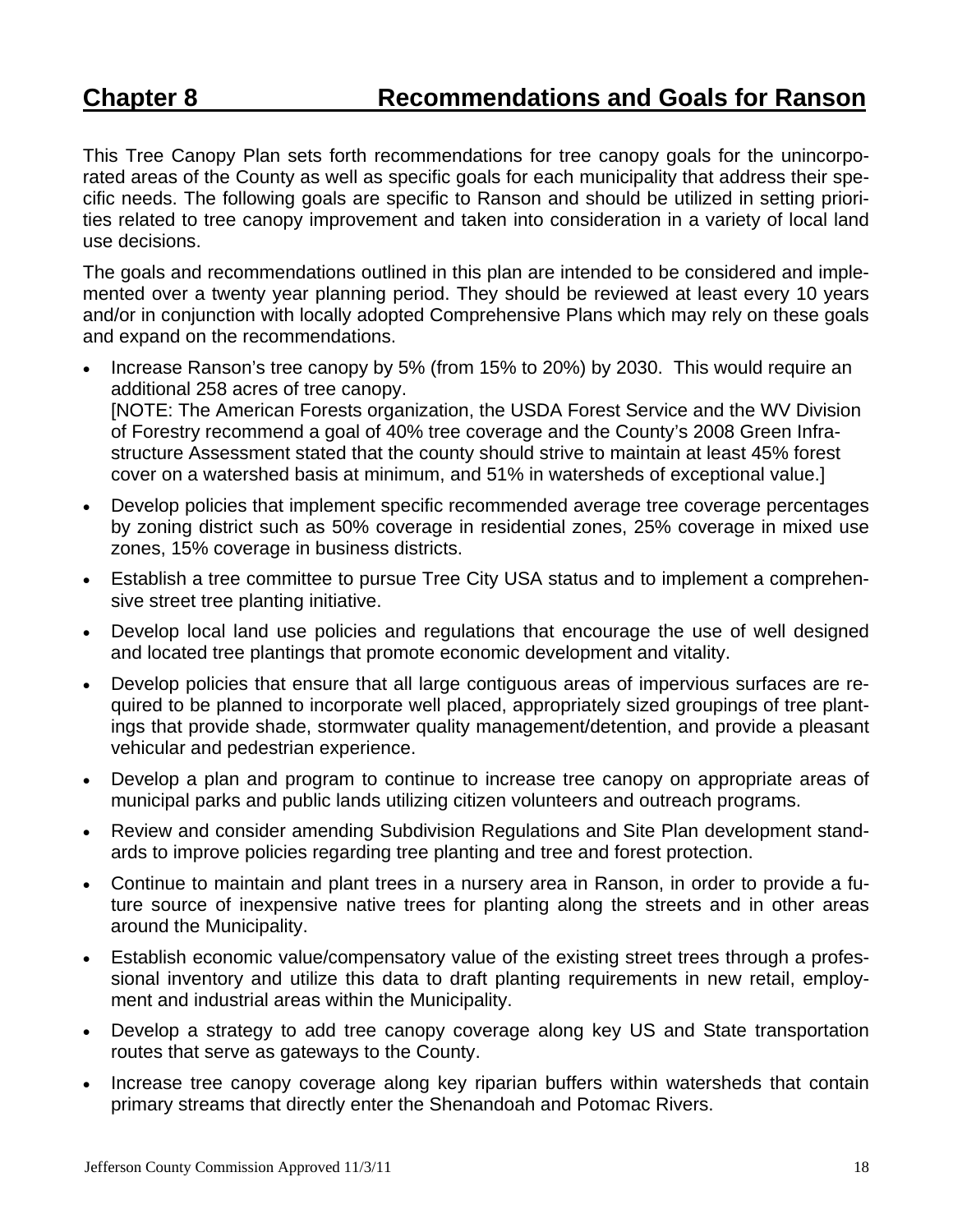- Employ both conservation and strategic restoration of Forests and Stream Corridors to serve as a framework for protection of groundwater, surface water, habitat, and landscape connectivity (source: 2008 Green Infrastructure Assessment).
- Develop an education and outreach program in cooperation with all jurisdictions and the County Extension Service to promote the planting of appropriate native tree species on private property through landowner incentive programs; pursue grants to fund such a program.
- Develop recommendations and disseminate educational materials (pamphlets, brochures, news releases, etc.) supporting landowners' and HOA's proper maintenance and care of trees (e.g., recommended watering schedules, stake and wire procedures and removal, mulching). Seek commitment of property owners and HOA's for tree care, especially during the critical first three years after planting.
- Review the land coverage data to identify key areas lacking tree canopy to help prioritize areas to be planted including, but not limited to, additional school site; infilling vacant lots; slowing the flow of stormwater into public areas: such as parking lots, streets, public parks, HOA open space areas; pathways/trails, public buildings, and gateways; etc.
- Develop local regulations that ensure that appropriate size and species of trees are located in areas under overhead utility lines and in areas with similar growth restrictions (i.e., trees that grow over 15 feet tall at maturity should not be planted under the conductor zone on wood pole 138 Kv transmission lines).
- Investigate programs or revenue opportunities to assist with the removal of invasive species and replacement with appropriate native species appropriate to the planting location.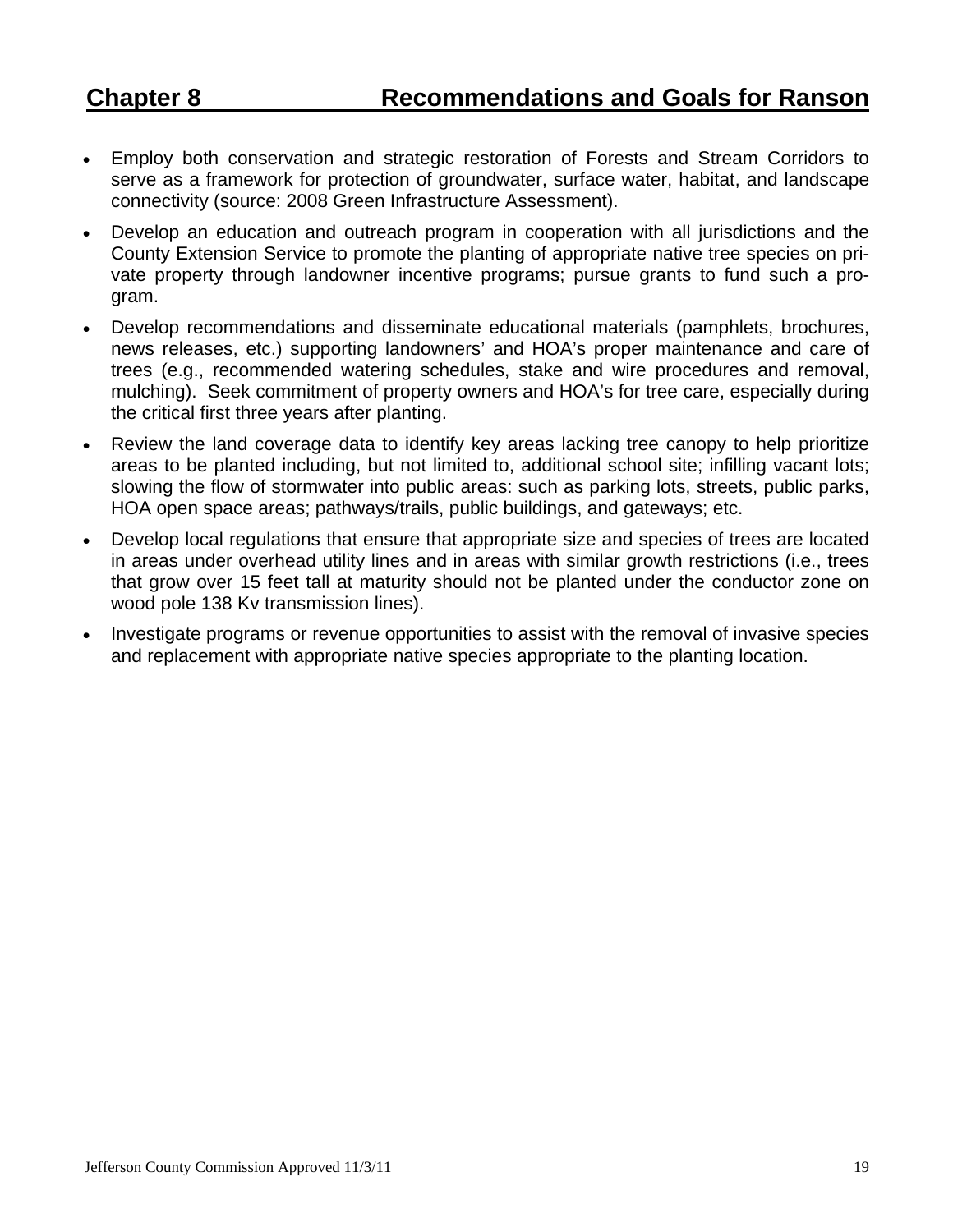## **Chapter 9 Recommendations and Goals for Shepherdstown**

This Tree Canopy Plan sets forth recommendations for tree canopy goals for the unincorporated areas of the County as well as specific goals for each municipality that address their specific needs. The following goals are specific to Shepherdstown and should be utilized in setting priorities related to tree canopy improvement and taken into consideration in a variety of local land use decisions.

The goals and recommendations outlined in this plan are intended to be considered and implemented over a twenty year planning period. They should be reviewed at least every 10 years and/or in conjunction with locally adopted Comprehensive Plans which may rely on these goals and expand on the recommendations.

- Reactivate the town's "Tree City USA" status.
- Maintain and improve the health of existing trees along streets, public rights-of-way and in parks.
- Review and consider amending Subdivision Regulations and Site Plan development standards (Title 9, Shepherdstown Planning and Zoning Ordinance) to improve policies regarding tree planting, tree canopy retention and forest protection, especially on steep slopes and in riparian areas.
- Update recommended tree list to encourage planting of appropriate native trees and enhance diversity.
- Update Shepherdstown tree inventory to incorporate German Street streetscape plantings and other changes in trees along streets, public rights-of-way and in parks.
- Collaborate with the Shepherd University Faculty Tree Committee to increase Shepherdstown's overall tree canopy by 3% (from 47% to 50%) by 2030. This would require an additional 7 acres of tree canopy. [NOTE: Tree canopy located on Shepherd University property, even that which lies outside of town limits, is to be included in all Shepherdstown tree canopy figures.]
- Develop a strategy to add tree canopy coverage along key US and State transportation routes that serve as gateways to the County.
- Increase tree canopy coverage along key riparian buffers within watersheds that contain primary streams that directly enter the Shenandoah and Potomac Rivers.
- Employ both conservation and strategic restoration of Forests and Stream Corridors to serve as a framework for protection of groundwater, surface water, habitat, and landscape connectivity (source: 2008 Green Infrastructure Assessment).
- Develop an education and outreach program in cooperation with all jurisdictions and the County Extension Service to promote the planting of appropriate native tree species on private property through landowner incentive programs; pursue grants to fund such a program.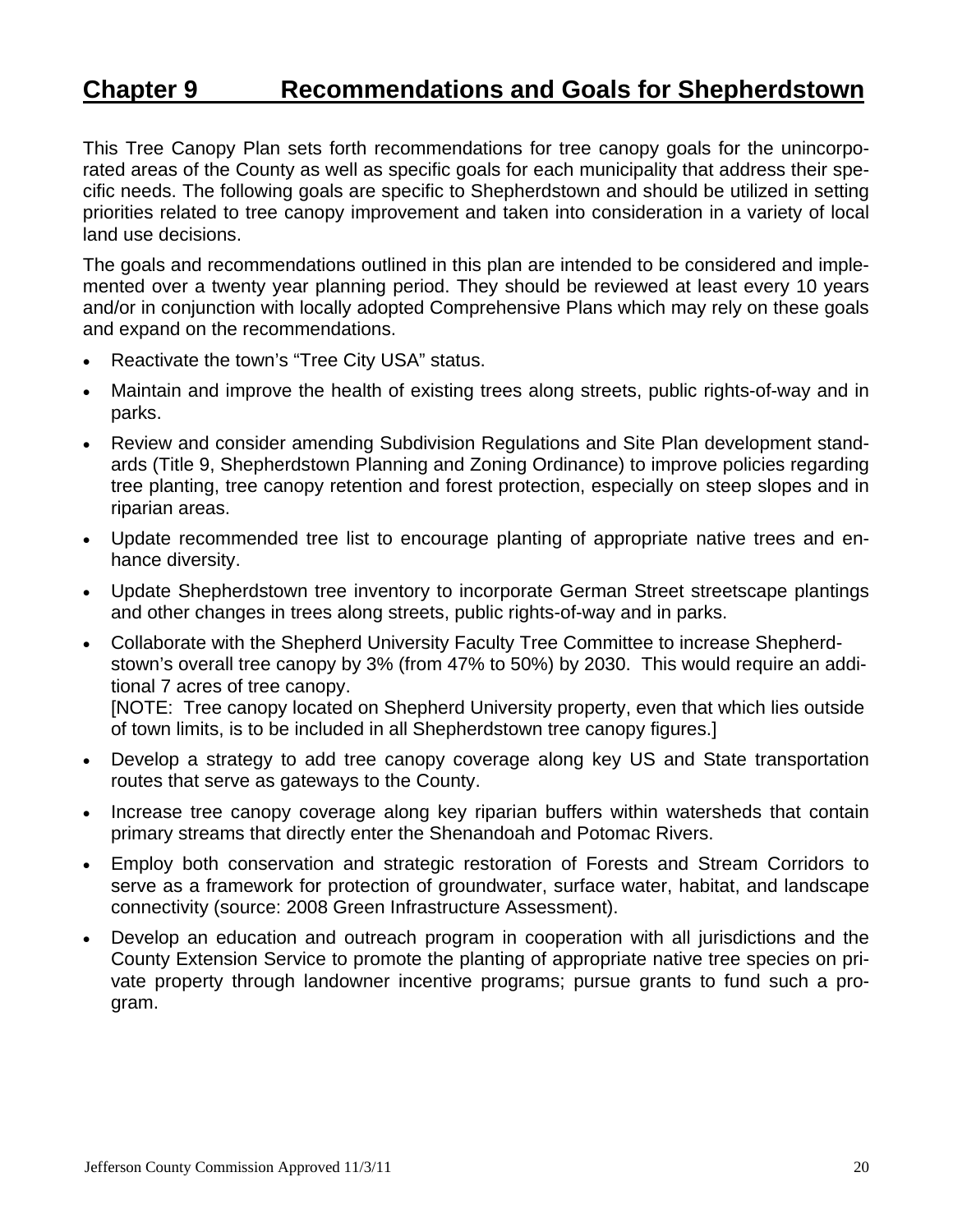## **Chapter 9 Recommendations and Goals for Shepherdstown**

- Develop recommendations and disseminate educational materials (pamphlets, brochures, news releases, etc.) supporting landowners' and HOA's proper maintenance and care of trees (e.g., recommended watering schedules, stake and wire procedures and removal, mulching). Seek commitment of property owners and HOA's for tree care, especially during the critical first three years after planting
- Review the land coverage data to identify key areas lacking tree canopy to help prioritize areas to be planted including, but not limited to, additional school site; infilling vacant lots; slowing the flow of stormwater into public areas: such as parking lots, streets, public parks, HOA open space areas; pathways/trails, public buildings, and gateways; etc.
- Develop local regulations that ensure that appropriate size and species of trees are located in areas under overhead utility lines and in areas with similar growth restrictions (i.e., trees that grow over 15 feet tall at maturity should not be planted under the conductor zone on wood pole 138 Kv transmission lines).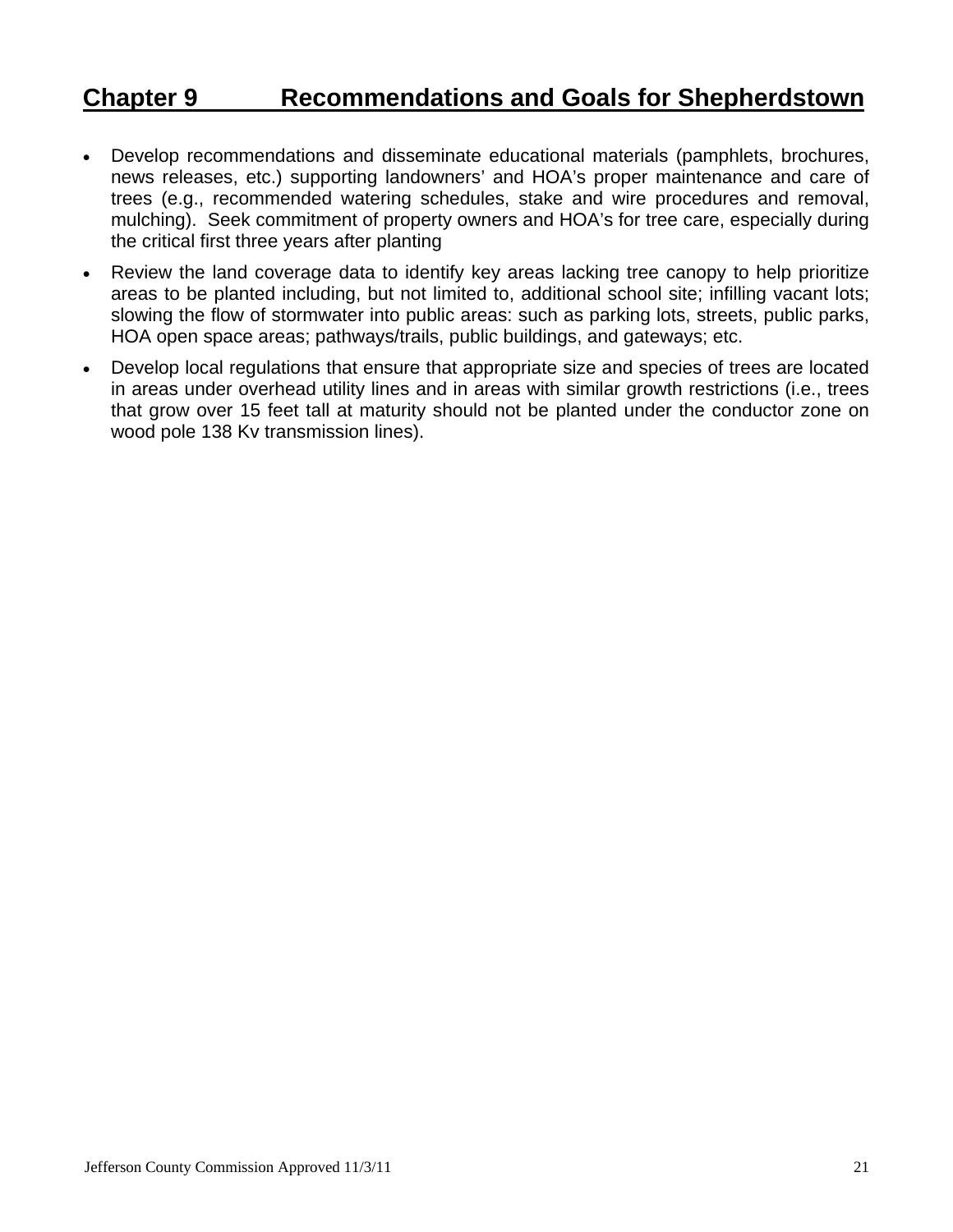## **Chapter 10 Planting Priorities and Project Implementation**

This Plan and its Goals are a part of a larger effort to improve water quality within the Chesapeake Bay Watershed, while providing other benefits that increased tree canopy provide to a community. This plan was prepared through an Urban Tree Canopy (UTC) Grant awarded to the Jefferson County Commission, in partnership with the Cities of Ranson and Charles Town, by the WV Division of Forestry in 2010. This grant allowed the County to build on the 2009 TC assessment effort to work towards two primary tasks:

a. Utilizing the data from the study conducted by the University of Vermont containing land coverage analysis to develop an urban tree canopy assessment and create a long term management plan, setting Urban Tree Canopy Goals for the County and the five municipalities within the County; Bolivar, Charles Town, Harpers Ferry, Ranson and Shepherdstown (this document).

 b. Plan and execute multiple Spring 2011 tree planting events in priority areas using grant and matching funds to purchase trees, site preparation and planting and other related planting supplies including: mulch, stakes and ties, watering bags, hoses and tanks.

The development of the Plan and Goals is intended to lay the groundwork for future grants and projects to work towards improving and increasing the UTC within Jefferson County and its municipalities in years to come. In addition to the Plan and Goals, this grant provided for the following plantings that occurred in the Spring of 2011 "kicking off" this County-wide planning effort.

#### 2010 Forestry UTC Grant Activities

County and municipal planners, working with the WV Tributary Team, developed specific planting plans for the Spring of 2011. In addition to plantings to maximize the environmental benefits of trees, all plantings will be developed for the purpose of outreach and public education on the value of trees. In an effort to foster wider acceptance of voluntary best management practices (BMPs) for urban tree conservation and plantings, public plantings under the grant included an educational component to encourage private citizens to "reforest" their own properties and/or plant shade trees.

The following priority areas were identified to implement the current grant, which was limited to public lands within urban areas. These sites were chosen, based on the UTC assessment, for their lack of adequate tree canopy in relation to their potential for planting and for maximum stormwater runoff mitigation. Tree planting sites considered included public school grounds, transportation corridors and public parks. Specific planting plans were developed for each of the eight plantings that occurred, with both functionality and aesthetics in mind. All trees planted were native species to the area, and appropriate tree species were chosen with planting site and habitat in mind.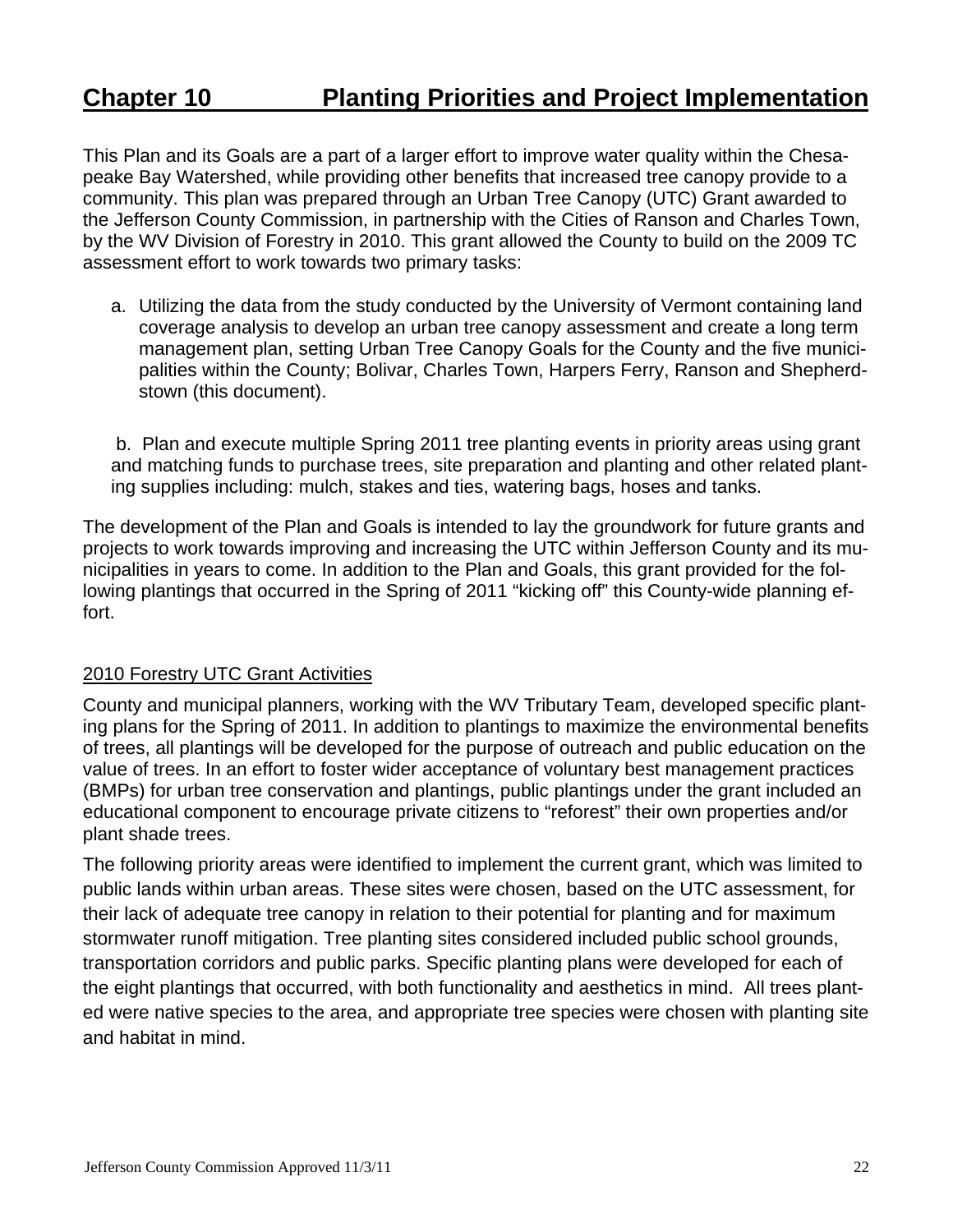## **Chapter 10 Planting Priorities and Project Implementation**

#### Priority Planting Areas

**Schools** offer a unique opportunity for public education through involvement of the students, parents and teachers. The grounds at a number of **Jefferson County Public Schools** were identified with an insufficient tree canopy. The environmental, ecological and social benefits of trees on school grounds will serve to enhance the learning environment for both students and faculty. Plantings occurred in March and April 2011 utilizing these grant funds at the following schools:

- CW Shipley Elementary School
- Driswood Elementary School
- Jefferson High School
- North Jefferson Elementary School
- Page Jackson Elementary School

**Shepherd University** was also a target site for increased tree canopy. Through grant funds, the University received 86 trees, which were planted by volunteers in a highly publicized tree planting event.

**Road right-of-ways (ROW)** often offer potential for tree plantings, if located in such a way as to not interfere with public safety or highway operations. Road ROW plantings are highly visible and demonstrate the benefit of cost savings from reduced mowing, the aesthetic value of trees and their ability to reduce stormwater runoff. Examples of areas that might be appropriate for road ROW plantings include the new Route 9 corridor (which has a limited landscaping plan along the bike trail), Route 51 and the urbanized portion of US 340 east of Charles Town and Ranson. For the purpose of utilizing the 2010 grant funds, no road ROW were chosen for a tree planting; however, plantings in these areas continue to be a priority for the County and municipalities.

**Public parks** that have aging and/or insufficient tree canopy can be ideal locations to engage public volunteers in plating projects, as they are visible and the communities are often invested in the park areas. Park plantings, in addition to providing the environmental benefits of shade and cooler ambient temperature, offer an opportunity to demonstrate proper planting techniques to the general public and disseminate information on the benefits of trees to encourage citizens to plant trees on private property. While parks typically have more tree canopy and open green space than other "urban" areas might, focusing on maximizing the extent of the tree canopy in parks helps to increase the net tree canopy for a municipality. Charles C. Marcus Field in Ranson and Willingham Knolls Park in Charles Town were chosen for a "double planting event", as a part of this grant funding cycle. These plantings were widely advertised to ensure maximum public involvement and outreach.

Approximately 450 trees of 26 different native species were planted in the Spring 2011 under this grant. Utilizing a forestry standard of 109 trees per acre, this is the equivalent of an increase in the Tree Canopy of approximately 4 acres.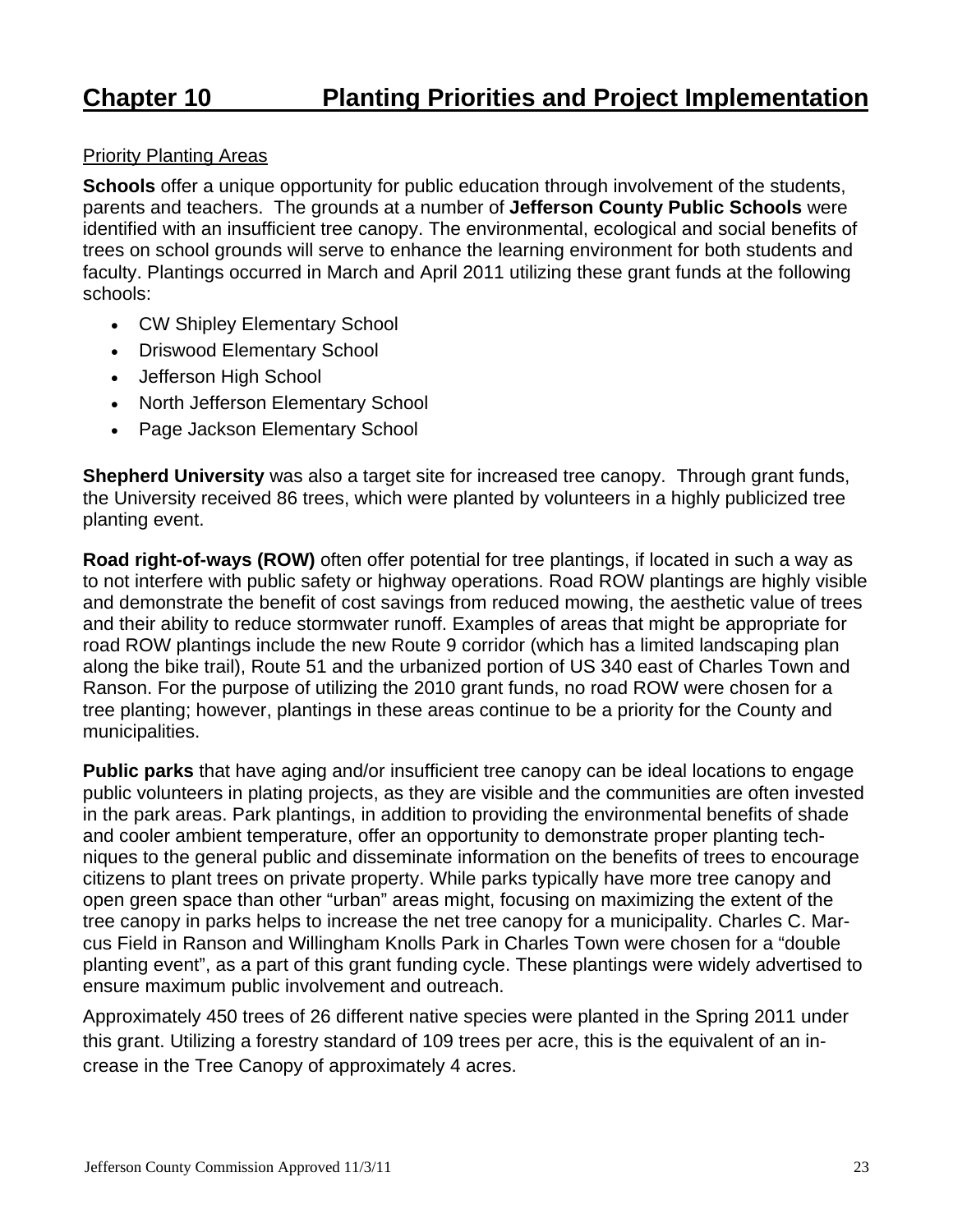#### Next Steps

The County and each municipality will work to implement the goals established in this document and develop local regulations to ensure that the goals are reached and community benefits are maximized. The Urban Tree Canopy Working Group should meet annually to report back to each other progress made and to collaborate on upcoming tree planning and planting efforts in each jurisdiction.

Grants should be pursued to allow future tree plantings on private and public properties. A program should be developed to implement the utilization of grant funds and to document the use of such funds towards the recommended tree canopy coverage goals.

The Tree Committees that have been established should coordinate their public outreach and education efforts to make the most effective use of these efforts and to ensure that the goals of this plan is being communicated to the public in a consistent manner.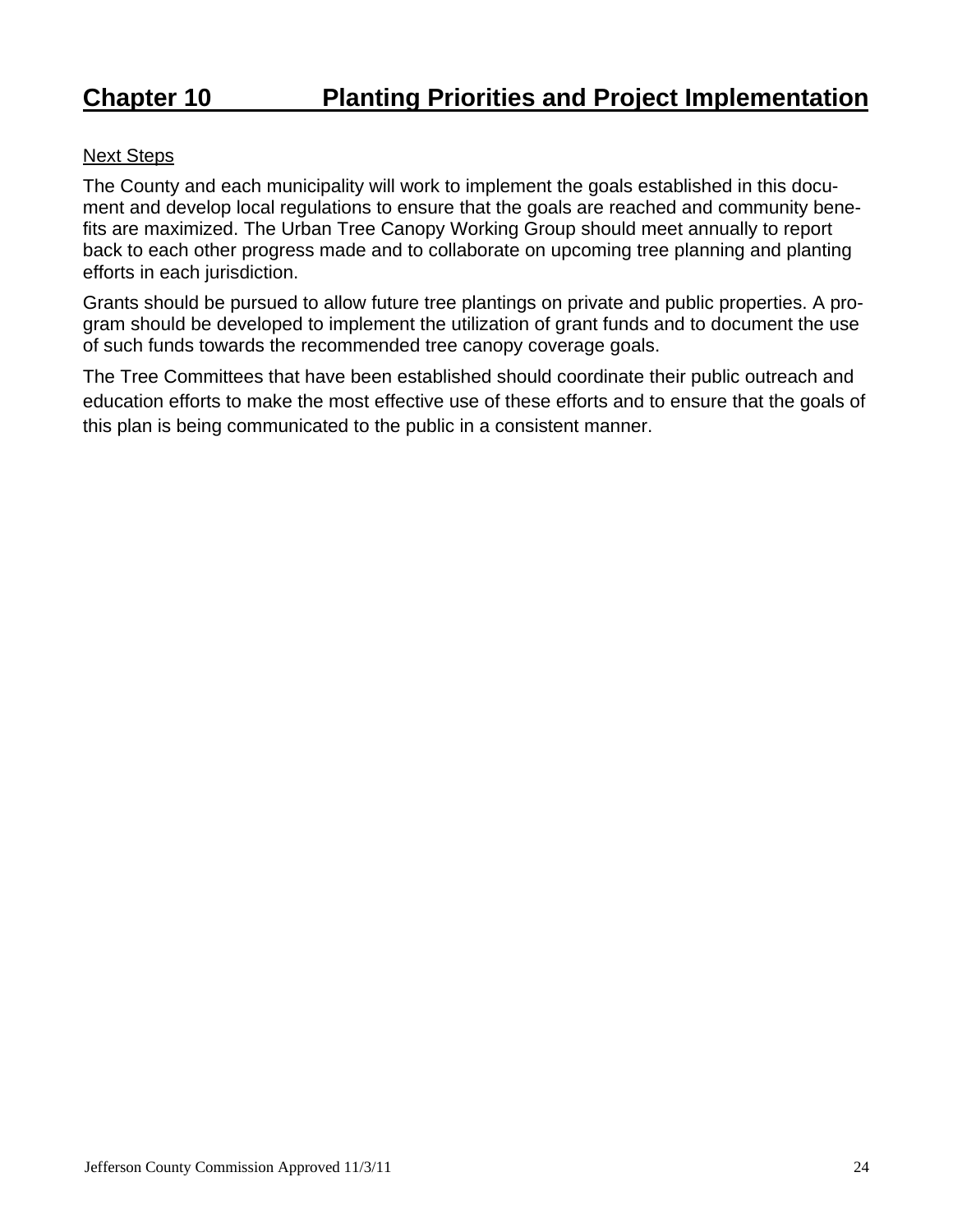## **Appendix A: Internet Resources**

The following resources can be utilized to find information on proper tree planting techniques, tree care and upkeep, native tree species, tree identification, local tree projects and events, benefits of trees, urban forestry, and more.

#### **Arbor Day Foundation**

http://www.arborday.org

**Cacapon Institute**  http://www.cacaponinstitute.org/

**Chesapeake Bay Program – West Virginia**  http://www.wvca.us/bay/

**International Society of Arboriculture – Trees are Good**  http://www.treesaregood.org

**Potomac Valley Audubon Society**  http://www.potomacaudubon.org/

**Watershed Forestry Resource Guide**  http://www.forestsforwatersheds.org/

**West Virginia Conservation Agency**  http://www.wvca.us

**West Virginia Department of Agriculture**  http://www.wvagriculture.org

**West Virginia Department of Environmental Protection**  http://www.dep.wv.gov

**West Virginia Division of Forestry**  http://www.wvforestry.com/

**West Virginia Division of Natural Resources**  http://www.wvdnr.gov

**West Virginia Native Plant Society**  http://wvnps.org/

**West Virginia Natural Resources Conservation Service**  www.wv.nrcs.usda.gov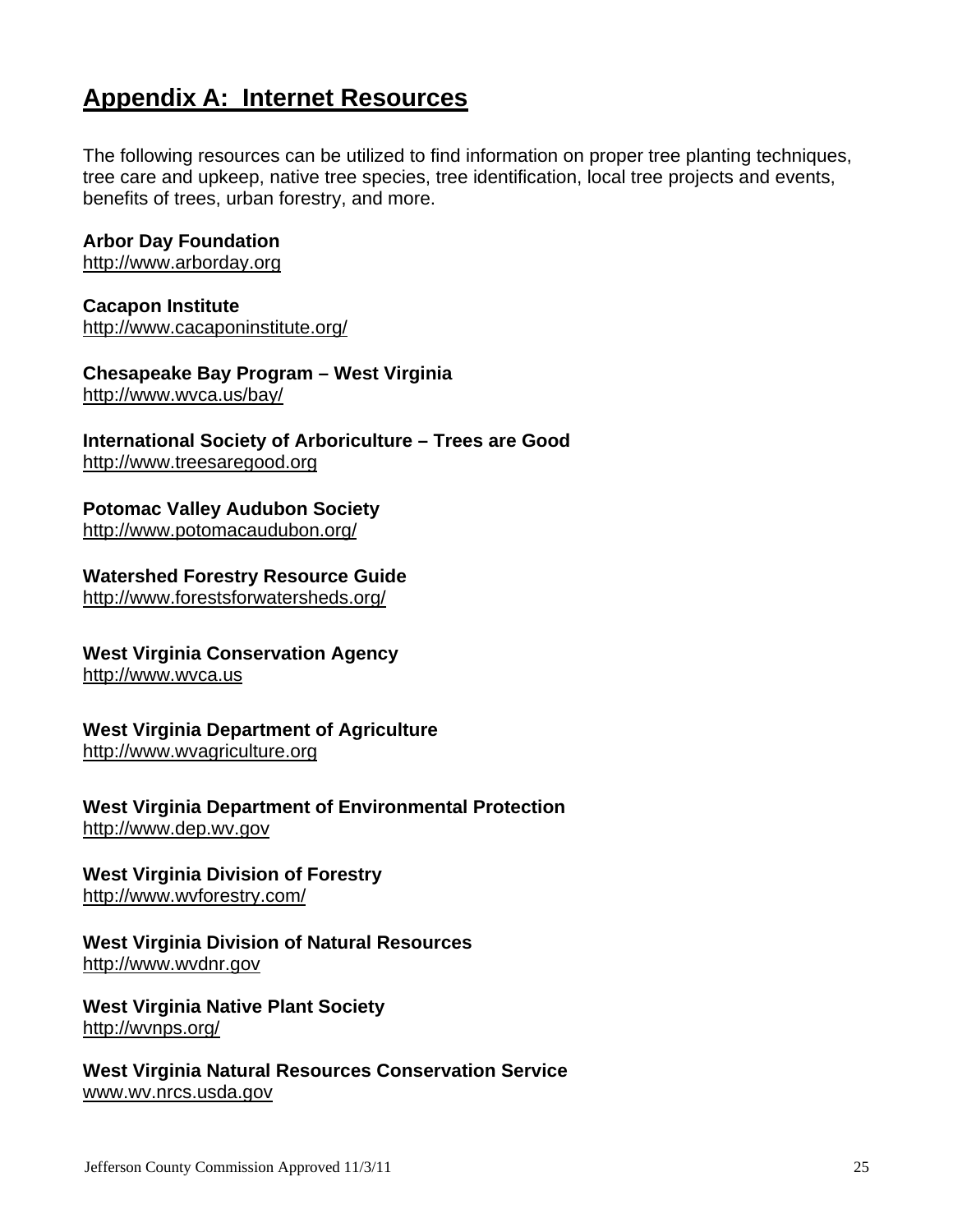## **Appendix A: Internet Resources**

**West Virginia University Extension Service**  http://ext.wvu.edu/

#### **U.S. Department of Agriculture Plants Database**  http://www.plants.usda.gov/java/

# **Appendix B: Local Resources**

### **Charles Town Tree Board**

PO Box 14 Charles Town, WV 25414 304-725-2311 ext. 231 304 725-1014 (fax) Scott Coyle – Chair

### **Harpers Ferry Tree Committee**

1000 Washington Street PO Box 217 Harpers Ferry WV 25425 304-535-2206 http://hftrees.org/default.aspx Kevin Carden - Chair

#### **Shepherdstown Tree Commission**

c/o Town Clerk Corporation of Shepherdstown PO Box 248 Shepherdstown, WV 25443 Phone: 304-876-2398 Borys Tkacz - Chair